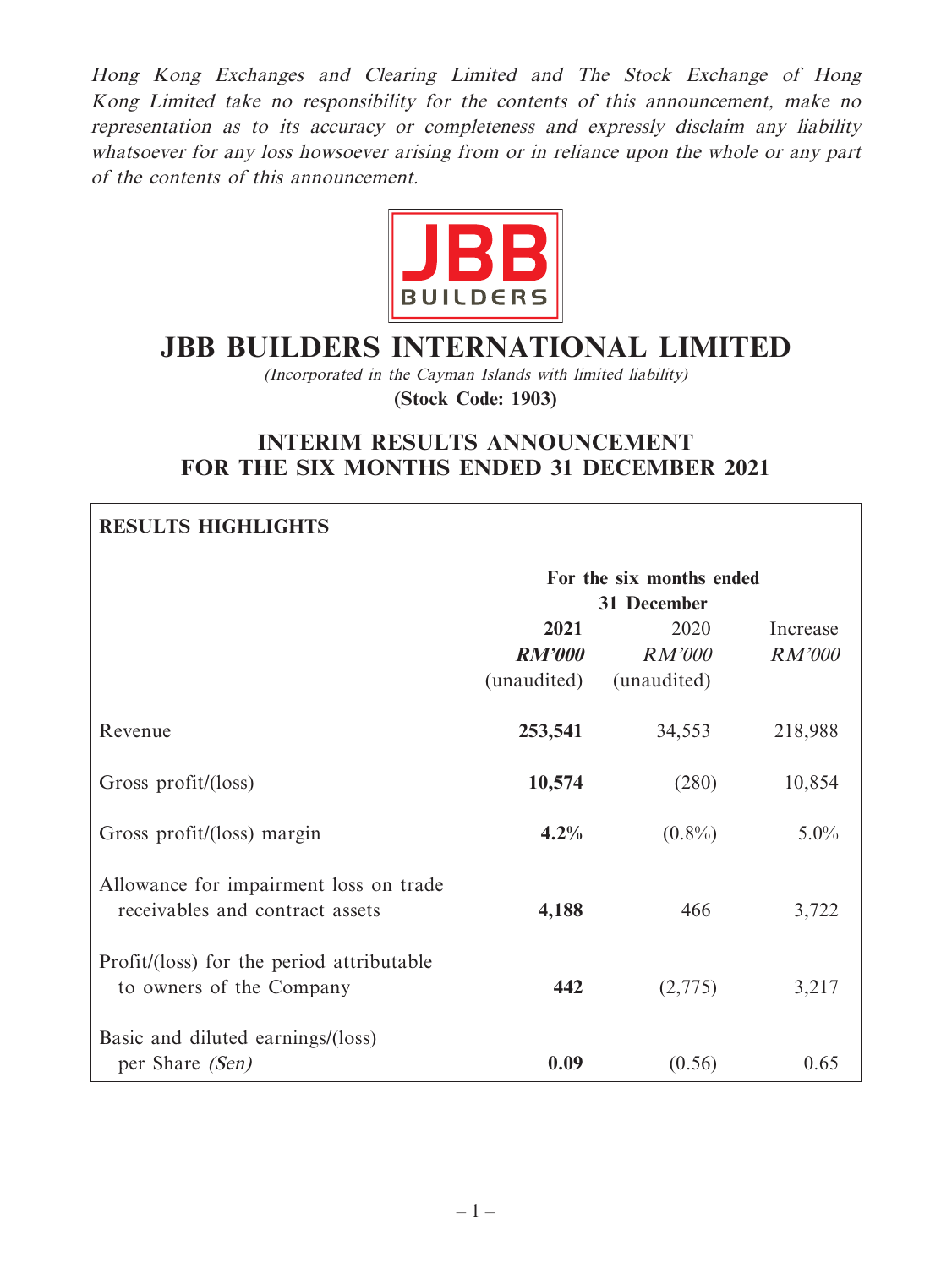### **INTERIM RESULTS**

The board (the "**Board**") of directors (the "**Directors**") of JBB Builders International Limited (the "**Company**") is pleased to announce the unaudited condensed consolidated interim financial results of the Company and its subsidiaries (collectively, the "**Group**") for the six months ended 31 December 2021 together with the comparative figures for the six months ended 31 December 2020. All amounts set out in this announcement are expressed in Ringgit Malaysia ("**RM**") unless otherwise indicated.

# **CONDENSED CONSOLIDATED STATEMENT OF PROFIT OR LOSS AND OTHER COMPREHENSIVE INCOME**

FOR THE SIX MONTHS ENDED 31 DECEMBER 2021

|                                                                                                                                                    | For the six months ended<br>31 December |                                      |                                      |
|----------------------------------------------------------------------------------------------------------------------------------------------------|-----------------------------------------|--------------------------------------|--------------------------------------|
|                                                                                                                                                    | <b>Notes</b>                            | 2021<br><b>RM'000</b><br>(unaudited) | 2020<br><b>RM'000</b><br>(unaudited) |
| Revenue<br>Direct costs                                                                                                                            | $\overline{4}$                          | 253,541<br>(242, 967)                | 34,553<br>(34, 833)                  |
| Gross profit/(loss)<br>Other revenue<br>Other net income<br>Allowance for impairment loss on trade receivables                                     | $rac{5}{5}$                             | 10,574<br>514<br>198                 | (280)<br>622<br>2,022                |
| and contract assets<br>General and administrative expenses                                                                                         | 6(c)                                    | (4,188)<br>(5, 437)                  | (466)<br>(5,673)                     |
| Profit/(loss) from operations<br>Share of (loss) of a joint venture<br>Finance costs                                                               | 6(a)                                    | 1,661<br>(46)<br>(321)               | (3,775)<br>(29)<br>(14)              |
| Profit/(loss) before taxation<br>Income tax (expenses)/credit                                                                                      | 6<br>7                                  | 1,294<br>(1,480)                     | (3,818)<br>177                       |
| (Loss) for the period                                                                                                                              |                                         | (186)                                | (3,641)                              |
| Other comprehensive income/(expenses) for the period<br>Items that will not be reclassified to profit or loss:<br>Currency translation differences |                                         | 72                                   | (4,034)                              |
| Total comprehensive (expenses) for the period                                                                                                      |                                         | (114)                                | (7,675)                              |
| Profit/(loss) for the period attributable to:<br>Owners of the Company<br>Non-controlling interests                                                |                                         | 442<br>(628)<br>(186)                | (2,775)<br>(866)<br>(3,641)          |
| Total comprehensive income/(expenses) attributable to:<br>Owners of the Company<br>Non-controlling interests                                       |                                         | 514<br>(628)                         | (6,809)<br>(866)                     |
|                                                                                                                                                    |                                         | (114)                                | (7,675)                              |
| Earnings/(loss) per share <i>(Sen per share)</i><br>- Basic<br>- Diluted                                                                           | 9                                       | 0.09<br>0.09                         | (0.56)<br>(0.56)                     |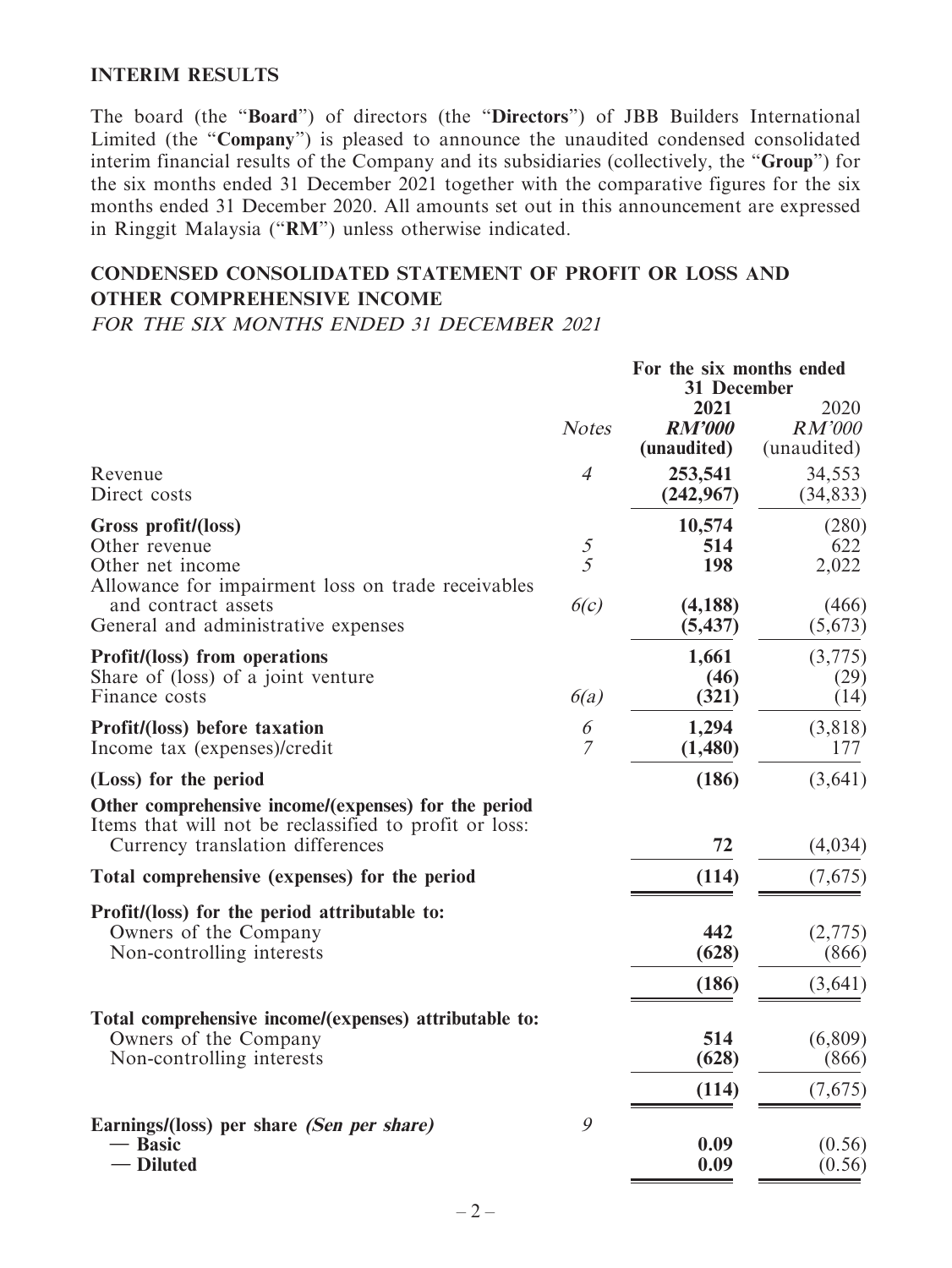# **CONDENSED CONSOLIDATED STATEMENT OF FINANCIAL POSITION** AS AT 31 DECEMBER 2021

|                                                                                                                                                                            | <b>Notes</b>      | 31 December<br>2021<br><b>RM'000</b><br>(unaudited) | 30 June<br>2021<br><b>RM'000</b><br>(audited) |
|----------------------------------------------------------------------------------------------------------------------------------------------------------------------------|-------------------|-----------------------------------------------------|-----------------------------------------------|
| <b>Non-current assets</b><br>Property, plant and equipment<br>Investment properties<br>Interest in a joint venture                                                         | 10<br>10          | 1,137<br>2,200<br>365                               | 1,400<br>2,200<br>410                         |
| Deposits paid for acquisition of investment properties<br>Deposits paid for acquisition of property,                                                                       | 11                | 17,343                                              | 18,243                                        |
| plant and equipment<br>Deposits placed for life insurance policies<br>Deferred tax assets                                                                                  |                   | 189<br>1,011<br>87                                  | 183<br>978<br>103                             |
|                                                                                                                                                                            |                   | 22,332                                              | 23,517                                        |
| <b>Current assets</b><br>Trade and other receivables<br>Contract assets<br>Tax recoverable                                                                                 | 12<br>13(a)       | 117,343<br>45,870<br>2,757                          | 97,267<br>45,479<br>2,251                     |
| Financial assets at fair value through profit or loss<br>("FVTPL")<br>Fixed deposits with maturity over three months<br>Pledged bank deposits<br>Cash and cash equivalents | 14                | 5,299<br>10,072<br>86,743                           | 1,045<br>5,203<br>9,797<br>85,309             |
|                                                                                                                                                                            |                   | 268,084                                             | 246,351                                       |
| <b>Current liabilities</b><br>Trade and other payables<br>Contract liabilities<br>Bank loan<br>Lease liabilities<br>Provision for taxation                                 | 15<br>13(b)<br>16 | 155,390<br>1,098<br>3,047<br>304<br>1,589           | 135,618<br>124<br>2,675<br>289<br>383         |
|                                                                                                                                                                            |                   | 161,428                                             | 139,089                                       |
| Net currents assets                                                                                                                                                        |                   | 106,656                                             | 107,262                                       |
| <b>Total assets less current liabilities</b>                                                                                                                               |                   | 128,988                                             | 130,779                                       |
| <b>Non-current liabilities</b><br>Bank loan<br>Lease liabilities                                                                                                           | 16                | 6,371<br>363                                        | 7,889<br>522                                  |
|                                                                                                                                                                            |                   | 6,734                                               | 8,411                                         |
| <b>Net assets</b>                                                                                                                                                          |                   | 122,254                                             | 122,368                                       |
| Capital and reserves<br>Share capital<br>Reserves                                                                                                                          | 17                | 2,672<br>111,889                                    | 2,672<br>111,375                              |
| Total equity attributable to equity owners of the Company<br>Non-controlling interests                                                                                     |                   | 114,561<br>7,693                                    | 114,047<br>8,321                              |
|                                                                                                                                                                            |                   | 122,254                                             | 122,368                                       |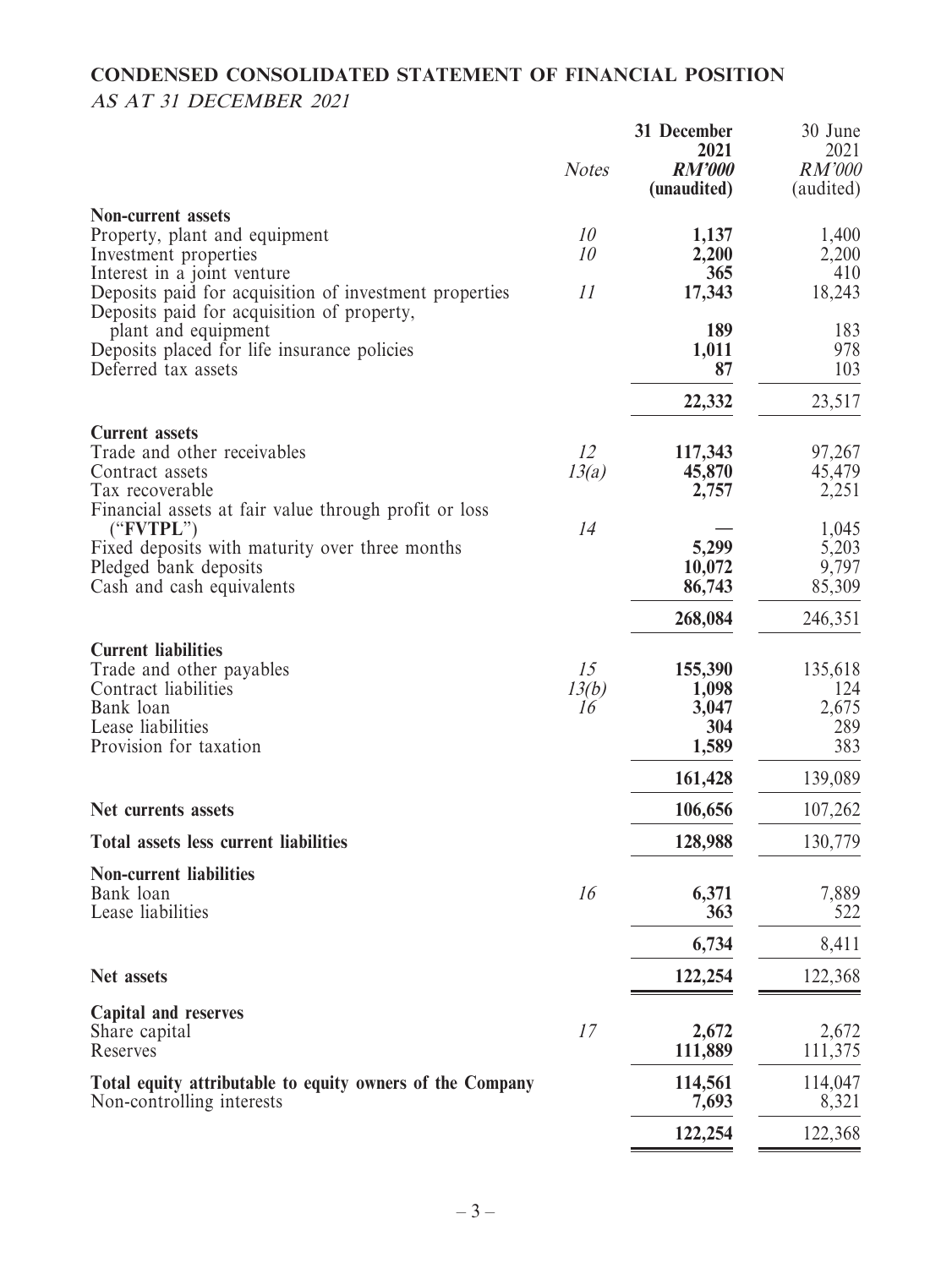# **NOTES TO THE CONDENSED CONSOLIDATED FINANCIAL STATEMENTS** FOR THE SIX MONTHS ENDED 31 DECEMBER 2021

### **1. GENERAL INFORMATION**

The Company was incorporated in the Cayman Islands as an exempted company with limited liabilities on 30 April 2018 under the Companies Law (Cap. 22) (Law 3 of 1961, as consolidated and revised) of the Cayman Islands. The Company's registered address is located at Cricket Square, Hutchins Drive, P.O. Box 2681, Grand Cayman KY1-1111, Cayman Islands. The principal place of business of the Company is located at Room 1222, 12/F, Soundwill Plaza II — Midtown, 1–29 Tang Lung Street, Causeway Bay, Hong Kong.

The ordinary shares of the Company (the "**Shares**") were listed on the Main Board of The Stock Exchange of Hong Kong Limited (the "**Stock Exchange**") on 10 May 2019 (the "**Listing**").

The Company is an investment holding company and the Company's subsidiaries are principally engaged in the provision of marine construction services, building and infrastructure services, and trading business of marine gas oil. As at 31 December 2021, the Company is ultimately controlled by Dato' Ng Say Piyu and Datin Ngooi Leng Swee (the "**Controlling Shareholders**"), who have entered into a concert party deed on 16 May 2018.

#### **2. BASIS OF PREPARATION**

The condensed consolidated financial statements for the six months ended 31 December 2021 comprise the Company and its subsidiaries (together referred to as the "**Group**") and the Group's interest in a joint venture.

The condensed consolidated financial statements have been prepared in accordance with International Accounting Standard ("**IAS**") 34 "Interim Financial Reporting" issued by the International Accounting Standards Board ("**IASB**") as well as with the applicable disclosure requirements of Appendix 16 to the Rules Governing the Listing of Securities on the Stock Exchange (the "**Listing Rules**").

The condensed consolidated financial statements should be read in conjunction with the annual financial statements of the Group for the year ended 30 June 2021.

The functional currency of the Company is Hong Kong dollars ("**HK\$**") and the condensed consolidated financial statements are presented in Malaysian Ringgit ("**RM**"), rounded to the nearest thousand, unless otherwise stated, as the Group's principal activities were carried out in Malaysia and Singapore in which the management uses RM to control and monitor the performance and financial position of the Group.

#### **3. PRINCIPAL ACCOUNTING POLICIES**

The condensed consolidated financial statements have been prepared on the historical cost basis except that the investment properties, including interests in leasehold land and buildings held as investment properties where the Group is the registered owner of the property interest, and financial assets at FVTPL are stated at their fair value.

The deposits placed for life insurance policies are carried at the cash surrender value of the policies.

Other than changes in accounting policies resulting from the application of new and amendments to IFRSs, the accounting policies and methods computation used in the condensed consolidated financial statements for the six months ended 31 December 2021 are the same as those presented in the preparation of the Group's annual financial statements for the year ended 30 June 2021.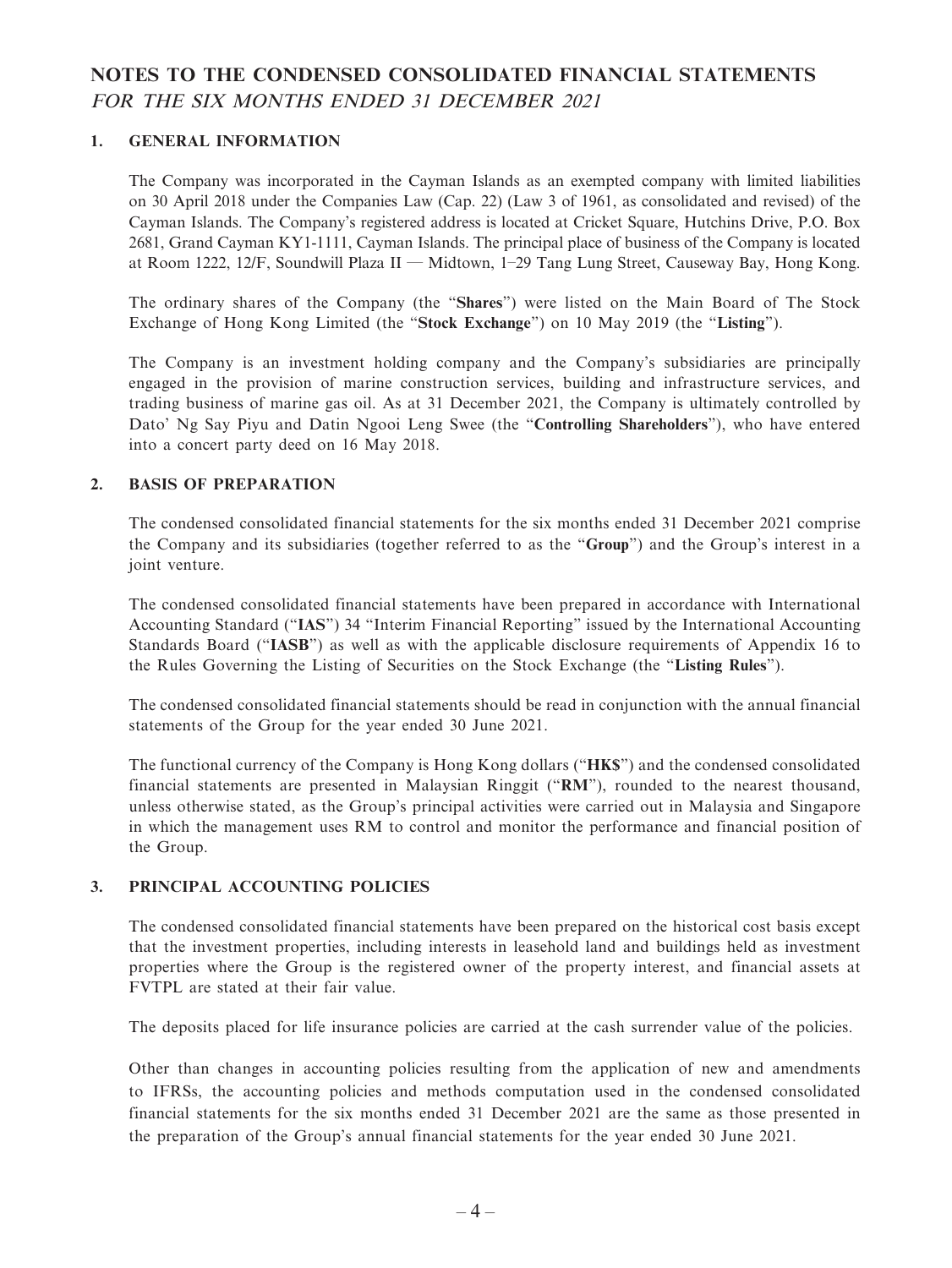#### **Amendments to IFRSs that are mandatorily effective for the current period**

In the current interim period, the Group has applied the following amendments to IFRSs issued by the IASB, for the first time, which are mandatory effective for the annual period beginning on or after 1 July 2021 for the preparation of the Group's condensed consolidated financial statements:

| Amendments to IFRS 9, IAS 39, IFRS 7, | Interest Rate Benchmark Reform $-$ Phase 2 |
|---------------------------------------|--------------------------------------------|
| IFRS 4 and IFRS 16                    |                                            |
| Amendments to IFRS 16                 | COVID-19-Related Rent Concessions beyond   |
|                                       | 30 June 2021                               |

The application of the amendments to IFRSs in the current period has had no material impact on the Group's financial performance and positions for the current and prior periods and/or on the disclosures set out in these condensed consolidated financial statements.

### **4. REVENUE AND SEGMENT REPORTING**

The principal activities of the Group are the provision of marine construction services, buildings and infrastructure services, and trading business of marine gas oil.

#### **(a) Disaggregation of revenue**

Disaggregation of revenue from contracts with customers by major products or services lines is as follows:

#### **Revenue from contracts with customers within the scope of IFRS 15**

|                                 | For the six months ended |               |  |
|---------------------------------|--------------------------|---------------|--|
|                                 | 31 December              |               |  |
|                                 | 2021                     | 2020          |  |
|                                 | <b>RM'000</b>            | <i>RM'000</i> |  |
|                                 | (unaudited)              | (unaudited)   |  |
| Construction contracts          |                          |               |  |
| - Reclamation and related works | 2,546                    | 1,486         |  |
| - Building and infrastructure   | 4,532                    | 16,018        |  |
|                                 | 7,078                    | 17,504        |  |
| Marine transportation           | 231,794                  | 17,049        |  |
| Marine gas oil                  | 14,669                   |               |  |
|                                 | 253,541                  | 34,553        |  |

Revenue from construction contracts is recognised over time, while revenue from marine transportation and marine gas oil are recognised at a point in time.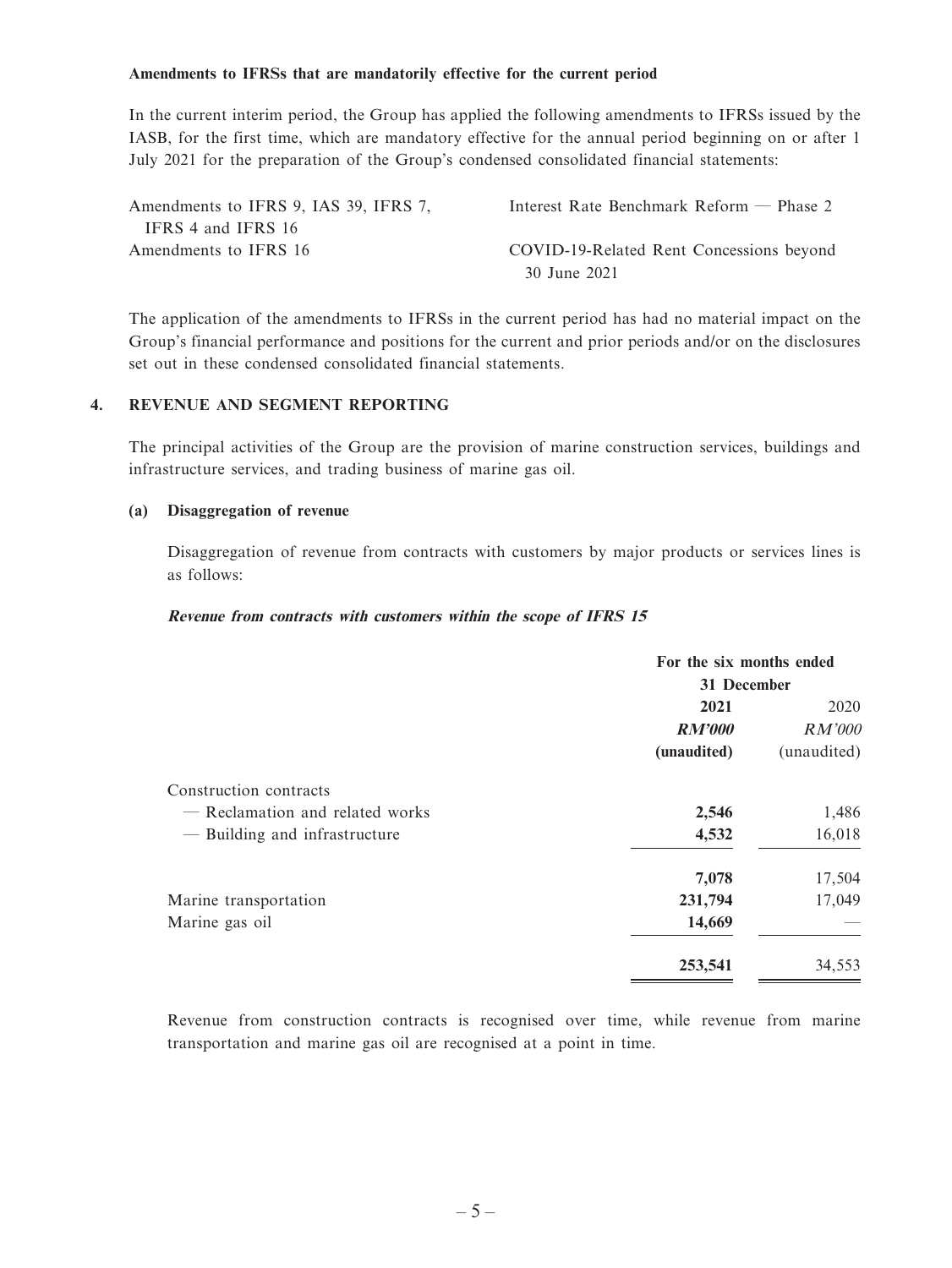#### **(b) Segment reporting**

IFRS 8 Operating Segments requires operating segments to be identified on the basis of internal reports about components of the Group that are regularly reviewed by the board of directors of the Company, being the chief operating decision maker (the "**CODM**"), for the purpose of allocating resources to segments and assessing their performance.

For management purpose, the Group is organised into business units based on their products and services and has four reportable segments as follows:

### **Marine construction services**

- Reclamation and related works, which includes land reclamation and other marine civil works and may involve soil and site investigation, land and hydrographic survey, prereclamation design, sand handling/filling, ground treatment and sand surcharge and removal work.
- Marine transportation, which involves transportation of marine sand including the extraction of marine sand from the approved sand source onto sand carriage and delivery of marine sand to designated sites where the marine sand is unloaded to be used for land reclamation.

#### **Building and infrastructure services**

— General building work in construction of properties and infrastructure work.

#### **Trading business of marine gas oil**

The trading of marine gas oil.

Segment profit/(loss) represents the profit/(loss) earned by each segment without allocation of central administrative and corporate expenses, unallocated other revenue and other net income, finance costs and share of loss of a joint venture. This is the measure reported to the CODM, for the purposes of resources allocation and performance assessment. Inter-segment sales are priced with reference to prices charged to external parties for similar orders.

No segment assets and liabilities are presented as they were not regularly provided to the CODM for the purpose of resources allocation and performance assessment.

Information regarding the above segments is reported below.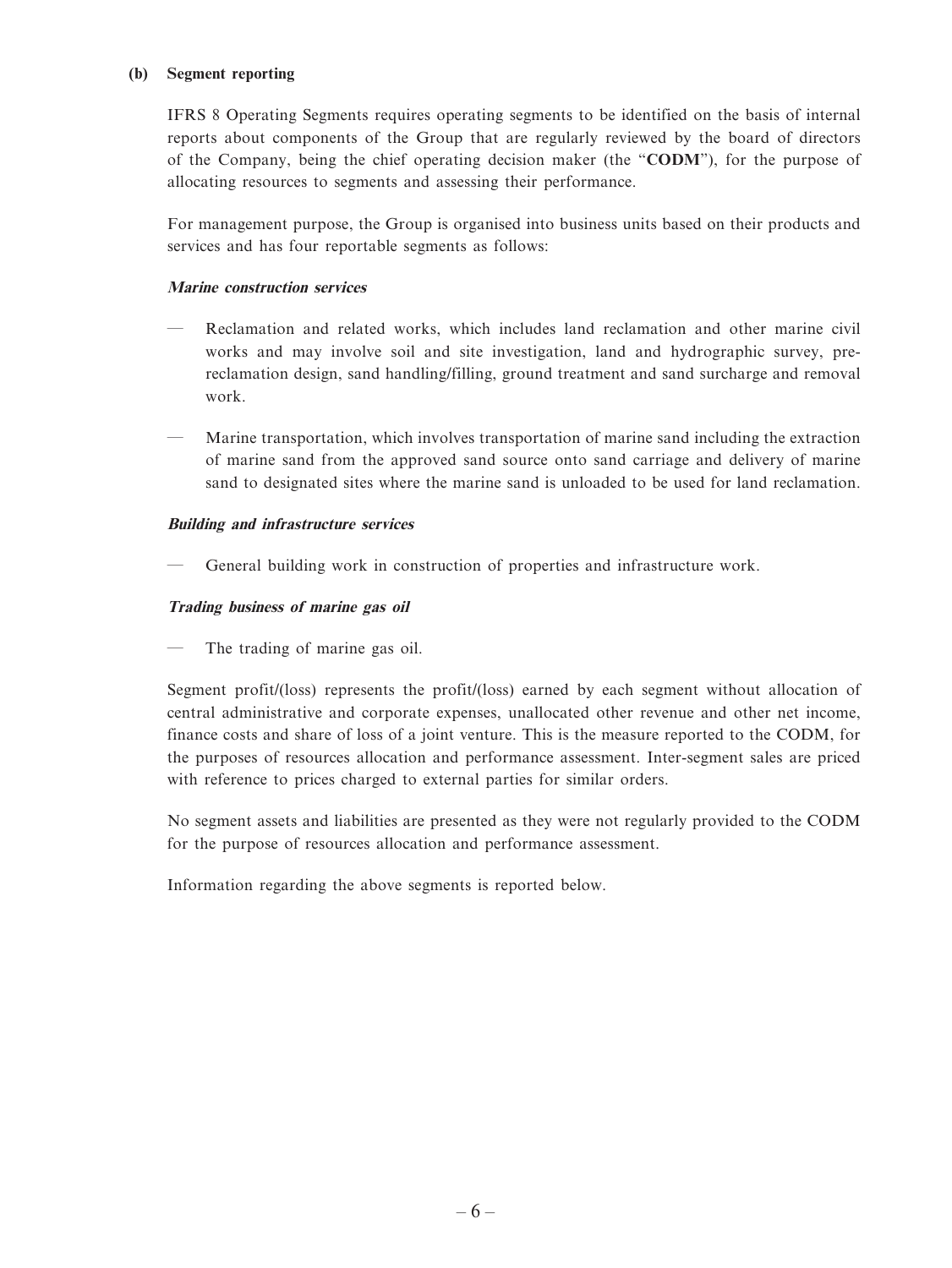The following is an analysis of the Group's revenue and results by reportable segments:

### **For the six months ended 31 December 2021**

|                                                                                                                                                                        | Marine construction                                                        |                                                          |                                                                       |                                                |                                                                     |                                       |
|------------------------------------------------------------------------------------------------------------------------------------------------------------------------|----------------------------------------------------------------------------|----------------------------------------------------------|-----------------------------------------------------------------------|------------------------------------------------|---------------------------------------------------------------------|---------------------------------------|
|                                                                                                                                                                        | <b>Reclamation</b><br>and related<br>works<br><b>RM'000</b><br>(unaudited) | <b>Marine</b><br>transportation<br>RM'000<br>(unaudited) | <b>Building and</b><br>infrastructure<br><b>RM'000</b><br>(unaudited) | Marine gas oil<br><b>RM'000</b><br>(unaudited) | Elimination of<br>inter-segment<br>revenue<br>RM'000<br>(unaudited) | Total<br><b>RM'000</b><br>(unaudited) |
| Revenue                                                                                                                                                                |                                                                            |                                                          |                                                                       |                                                |                                                                     |                                       |
| Revenue from external customers<br>Inter-segment revenue                                                                                                               | 2,546<br>369                                                               | 231,794                                                  | 4,532                                                                 | 14,669                                         | (369)                                                               | 253,541                               |
| Reportable segment revenue                                                                                                                                             | 2,915                                                                      | 231,794                                                  | 4,532                                                                 | 14,669                                         | (369)                                                               | 253,541                               |
| Reportable segment (loss)/profit                                                                                                                                       | (1,089)                                                                    | 9,418                                                    | (3, 432)                                                              | 808                                            |                                                                     | 5,705                                 |
| Unallocated central administrative<br>and corporate expenses<br>Unallocated other revenue and<br>other net income<br>Finance costs<br>Share of loss of a joint venture |                                                                            |                                                          |                                                                       |                                                |                                                                     | (4,511)<br>467<br>(321)<br>(46)       |
| Profit before taxation                                                                                                                                                 |                                                                            |                                                          |                                                                       |                                                |                                                                     | 1,294                                 |
| Other segment information<br>Depreciation<br>(Reversal)/allowance for                                                                                                  | 115                                                                        | $\mathbf{1}$                                             |                                                                       |                                                |                                                                     | 116                                   |
| impairment loss on trade<br>receivables and contract assets<br>(Gain) on disposal of deposits                                                                          | (18)                                                                       | 246                                                      | 3,934                                                                 | 26                                             |                                                                     | 4,188                                 |
| paid for acquisition of<br>investment properties                                                                                                                       |                                                                            |                                                          | (236)                                                                 |                                                |                                                                     | (236)                                 |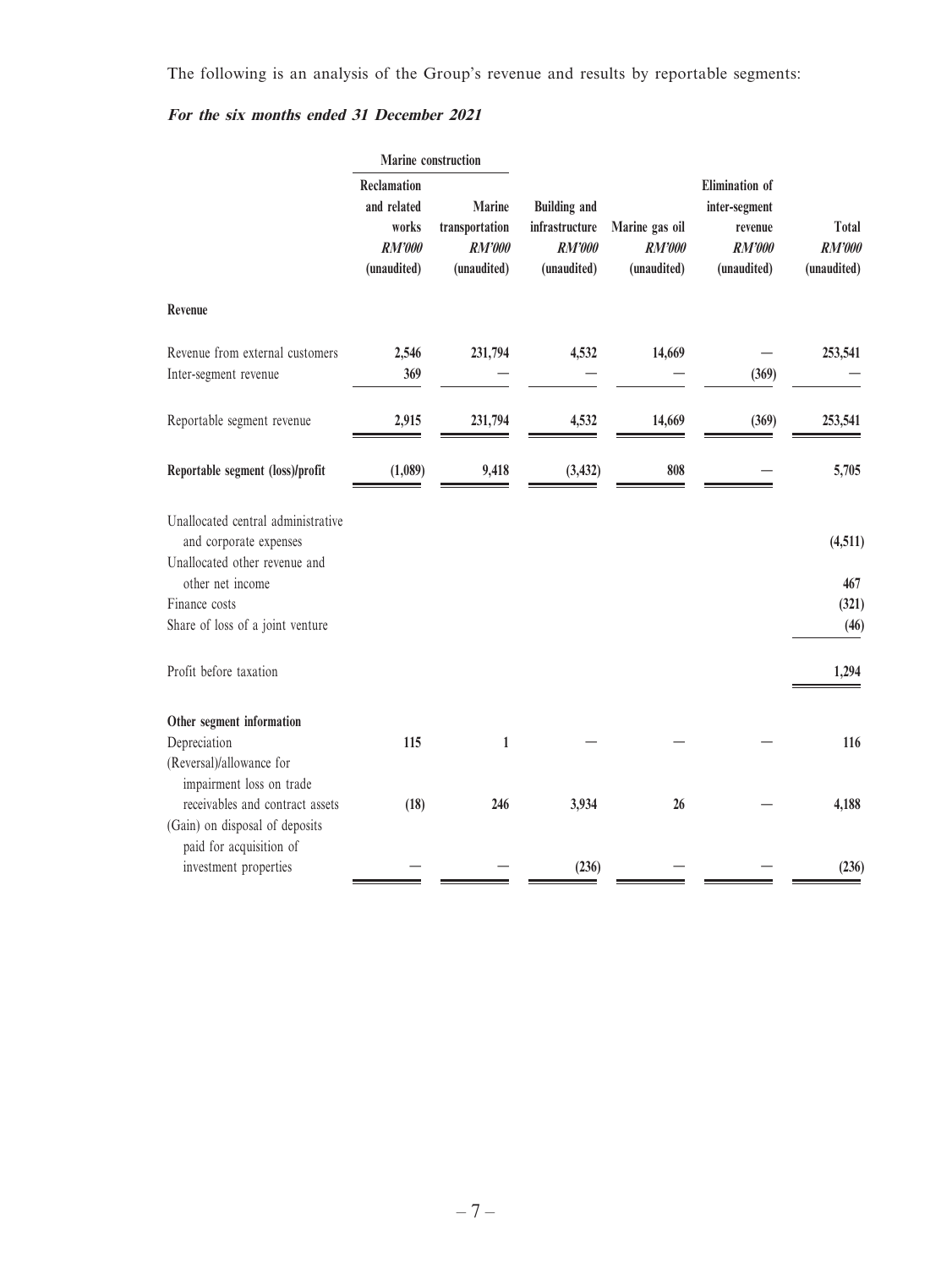|                                                              | Marine construction                                                 |                                                          |                                                                |                                |
|--------------------------------------------------------------|---------------------------------------------------------------------|----------------------------------------------------------|----------------------------------------------------------------|--------------------------------|
|                                                              | Reclamation<br>and related<br>works<br><b>RM'000</b><br>(unaudited) | Marine<br>transportation<br><b>RM'000</b><br>(unaudited) | Building and<br>infrastructure<br><b>RM'000</b><br>(unaudited) | Total<br>RM'000<br>(unaudited) |
| Reportable segment revenue                                   | 1,486                                                               | 17,049                                                   | 16,018                                                         | 34,553                         |
| Reportable segment (loss)/profit                             | (1,696)                                                             | 229                                                      | 1,245                                                          | (222)                          |
| Unallocated central administrative and<br>corporate expenses |                                                                     |                                                          |                                                                | (5,096)                        |
| Unallocated other revenue and other net income               |                                                                     |                                                          |                                                                | 1,543                          |
| Finance costs                                                |                                                                     |                                                          |                                                                | (14)                           |
| Share of loss of a joint venture                             |                                                                     |                                                          |                                                                | (29)                           |
| Loss before taxation                                         |                                                                     |                                                          |                                                                | (3,818)                        |
| Other segment information                                    |                                                                     |                                                          |                                                                |                                |
| Depreciation                                                 | 1,320                                                               |                                                          |                                                                | 1,320                          |
| (Reversal)/allowance for impairment loss on                  |                                                                     |                                                          |                                                                |                                |
| trade receivables and contract assets                        | (9)                                                                 | 309                                                      | 166                                                            | 466                            |
| (Gain) on disposal of deposits paid for                      |                                                                     |                                                          |                                                                |                                |
| acquisition of investment properties                         |                                                                     |                                                          | (1,095)                                                        | (1,095)                        |

#### **Geographical information**

The following is an analysis of geographical location of the Group's revenue from external customers. The geographical location of customers is based on the location at which the services were provided or the goods delivered.

|                              | For the six months ended<br>31 December |                              |
|------------------------------|-----------------------------------------|------------------------------|
|                              | 2021                                    | 2020                         |
|                              | <b>RM'000</b><br>(unaudited)            | <i>RM'000</i><br>(unaudited) |
| Malaysia (place of domicile) | 27,837                                  | 20,989                       |
| Singapore                    | 225,704                                 | 13,564                       |
|                              | 253,541                                 | 34,553                       |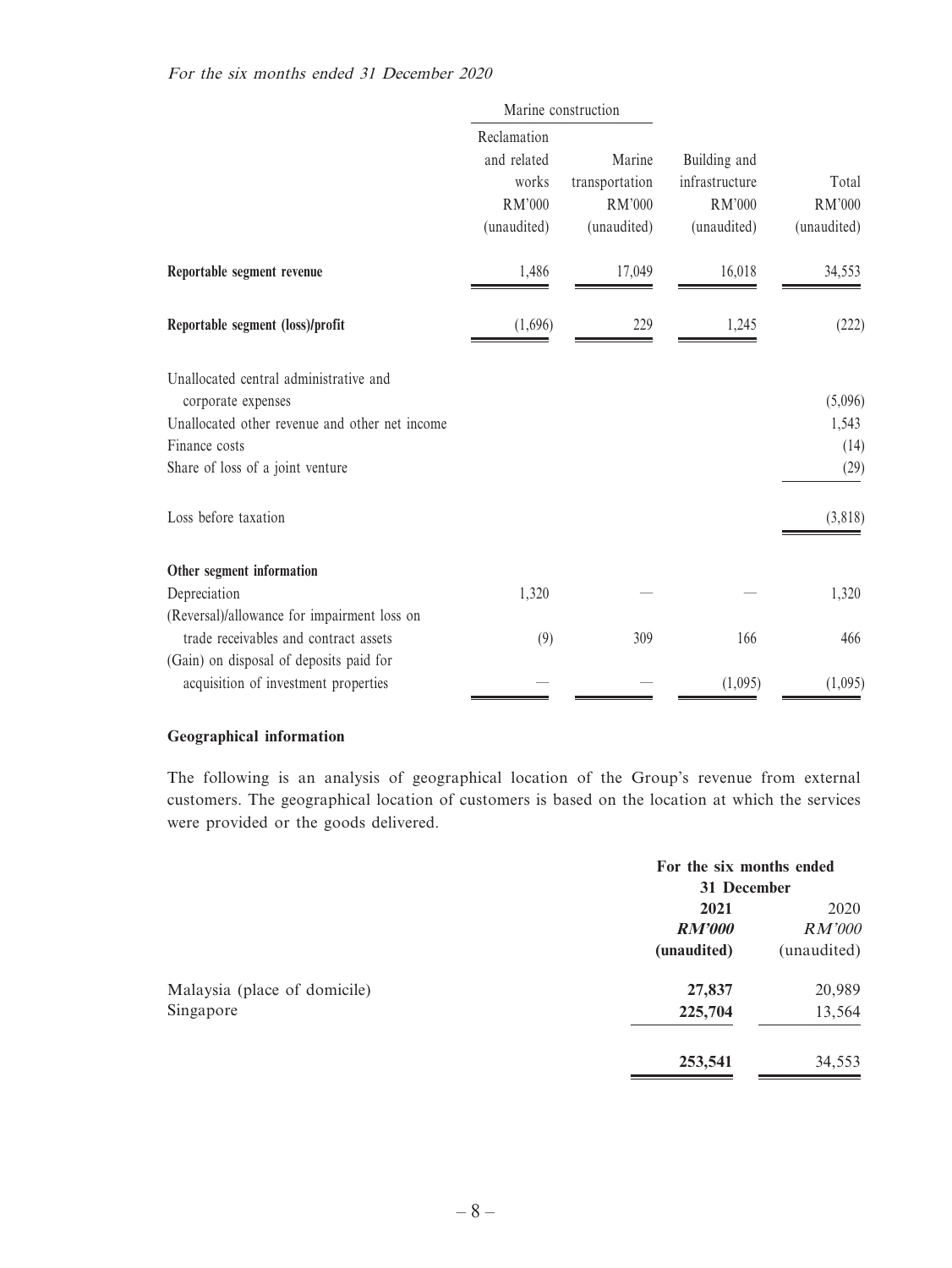### **5. OTHER REVENUE AND OTHER NET INCOME**

|                                                                 | For the six months ended<br>31 December |                       |
|-----------------------------------------------------------------|-----------------------------------------|-----------------------|
|                                                                 | 2021                                    | 2020                  |
|                                                                 | <b>RM'000</b><br>(unaudited)            | RM'000<br>(unaudited) |
| Other revenue                                                   |                                         |                       |
| Interest income on financial assets measured at amortised cost  | 430                                     | 588                   |
| Handling service fee on provision of diesel                     | 9                                       | 6                     |
| Others                                                          | 75                                      | 28                    |
|                                                                 | 514                                     | 622                   |
| Other net income                                                |                                         |                       |
| Fair value loss on financial assets at FVTPL                    |                                         | (16)                  |
| Fair value loss on investment properties                        |                                         | (510)                 |
| Gain on deposits placed for life insurance policies             | 33                                      | 11                    |
| Gain on disposal of deposits paid for acquisition of investment |                                         |                       |
| properties                                                      | 236                                     | 1,095                 |
| Gain on disposal of property, plant and equipment               | 11                                      |                       |
| Loss on disposal of financial assets at FVTPL                   | (1)                                     |                       |
| Net foreign exchange (loss)/gain                                | (81)                                    | 1,442                 |
|                                                                 | 198                                     | 2,022                 |

### **6. PROFIT/(LOSS) BEFORE TAXATION**

Profit/(loss) before taxation is arrived at after charging/(crediting):

#### **(a) Finance costs**

|                                                              | For the six months ended<br>31 December |               |
|--------------------------------------------------------------|-----------------------------------------|---------------|
|                                                              | 2021                                    | 2020          |
|                                                              | RM'000                                  | <i>RM'000</i> |
|                                                              | (unaudited)                             | (unaudited)   |
| Interest on bank loan                                        | 302                                     |               |
| Interest on lease liabilities                                | 19                                      | 14            |
| Total interest expenses on financial liabilities not at fair |                                         |               |
| value through profit or loss                                 | 321                                     | 14            |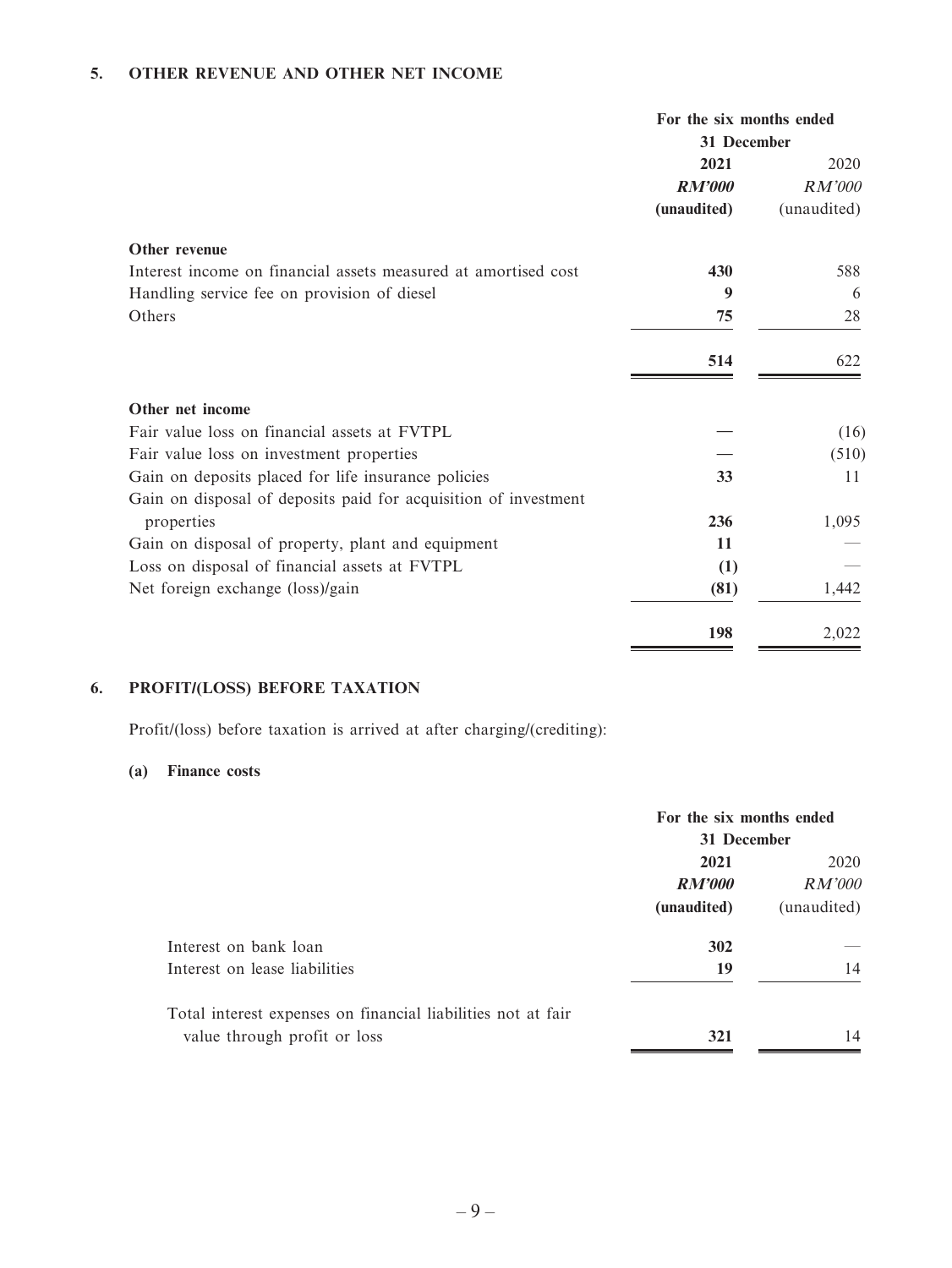### **(b) Staff costs (including Directors' emoluments)**

|                                                       | For the six months ended<br>31 December |               |  |
|-------------------------------------------------------|-----------------------------------------|---------------|--|
|                                                       | 2021<br>2020                            |               |  |
|                                                       | <b>RM'000</b>                           | <i>RM'000</i> |  |
|                                                       | (unaudited)                             | (unaudited)   |  |
| Directors' emoluments                                 | 710                                     | 829           |  |
| Other staff costs                                     |                                         |               |  |
| Salaries, wages and other benefits                    | 2,545                                   | 2,675         |  |
| Contributions to defined contribution retirement plan | <b>260</b>                              | 267           |  |
|                                                       | 3,515                                   | 3,771         |  |
| Less: Amount included in direct costs                 | (284)                                   | (258)         |  |
|                                                       | 3,231                                   | 3,513         |  |

#### **(c) Other items**

|                                                                                                                 | For the six months ended<br>31 December |                               |
|-----------------------------------------------------------------------------------------------------------------|-----------------------------------------|-------------------------------|
|                                                                                                                 | 2021<br><b>RM'000</b><br>(unaudited)    | 2020<br>RM'000<br>(unaudited) |
| Depreciation charge                                                                                             |                                         |                               |
| - Owned property, plant and equipment                                                                           | 151                                     | 1,183                         |
| - Right-of-use assets                                                                                           | 146                                     | 342                           |
|                                                                                                                 | 297                                     | 1,525                         |
| Less: Amount included in direct costs                                                                           |                                         | (1,244)                       |
|                                                                                                                 | 297                                     | 281                           |
| Short-term lease expenses                                                                                       | 319                                     | 214                           |
| Less: Amount included in direct costs                                                                           | (232)                                   | (145)                         |
|                                                                                                                 | 87                                      | 69                            |
| Allowance for impairment loss on trade receivables and                                                          |                                         |                               |
| contract assets                                                                                                 | 4,188                                   | 466                           |
| Auditors' remuneration                                                                                          | 179                                     | 180                           |
| Fair value loss on financial assets at FVTPL                                                                    |                                         | 16                            |
| Fair value loss on investment properties                                                                        |                                         | 510                           |
| (Gain) on deposits placed for life insurance policies<br>(Gain) on disposal of deposits paid for acquisition of | (33)                                    | (11)                          |
| investment properties                                                                                           | (236)                                   | (1,095)                       |
| (Gain) on disposal of property, plant and equipment                                                             | (11)                                    |                               |
| Loss on disposal of financial assets at FVTPL                                                                   | 1                                       |                               |
| Net foreign exchange loss/(gain)                                                                                | 81                                      | (1, 442)                      |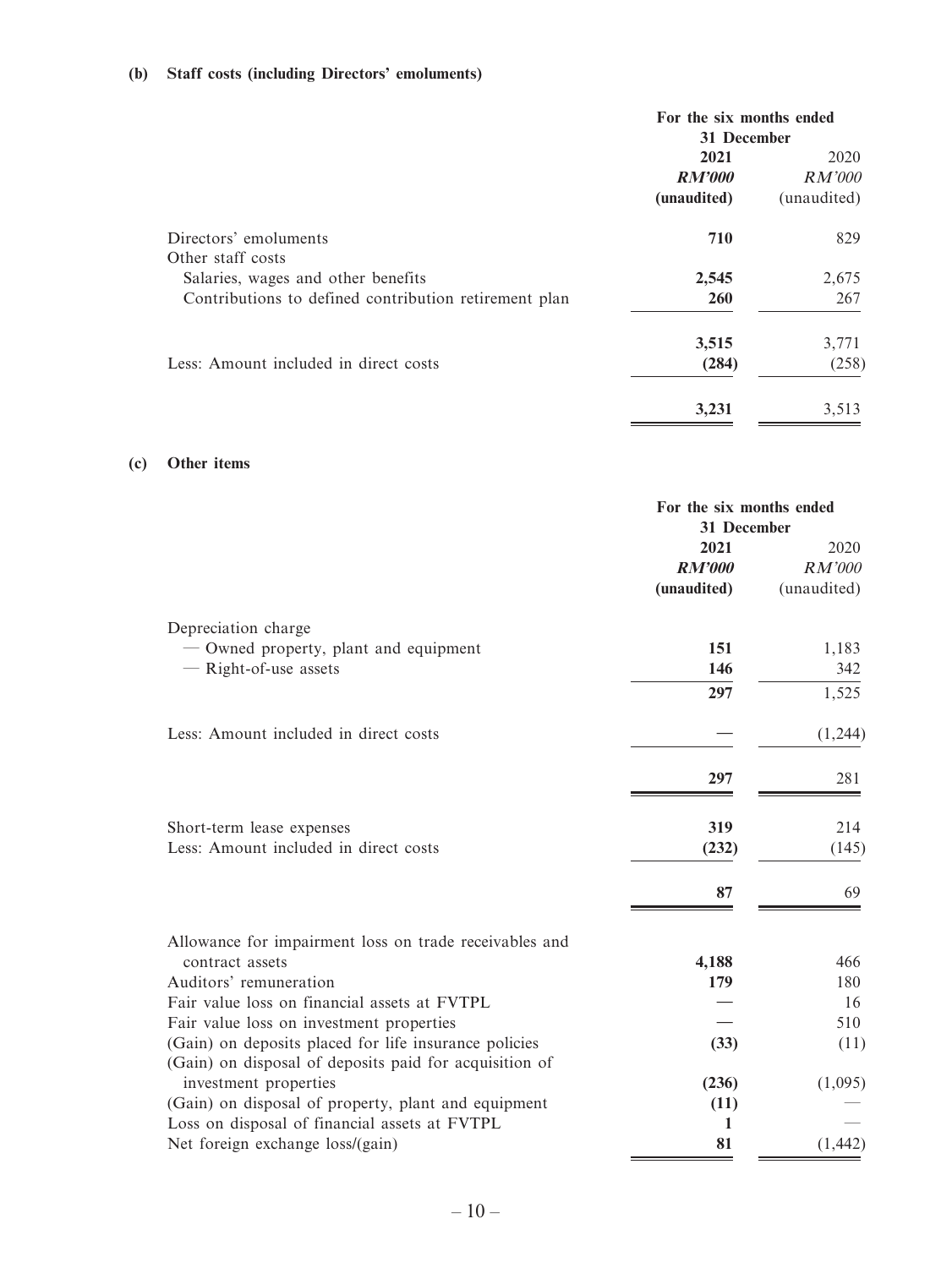### **7. INCOME TAX (EXPENSES)/CREDIT**

|                                                             | For the six months ended |               |  |
|-------------------------------------------------------------|--------------------------|---------------|--|
|                                                             |                          | 31 December   |  |
|                                                             | 2021                     | 2020          |  |
|                                                             | <b>RM'000</b>            | <i>RM'000</i> |  |
|                                                             | (unaudited)              | (unaudited)   |  |
| <b>Current tax</b>                                          |                          |               |  |
| Malaysia corporate income tax                               | $\boldsymbol{4}$         | 5             |  |
| Singapore corporate income tax                              | 1,396                    | 9             |  |
| Withholding tax on payment made to non-resident in Malaysia | 64                       | 130           |  |
|                                                             | 1,464                    | 144           |  |
| Deferred tax                                                |                          |               |  |
| Origination and reversal of temporary differences           | 16                       | (321)         |  |
| Income tax expenses/(credit) for the period                 | 1,480                    | (177)         |  |

- (i) Pursuant to the rules and regulations of the Cayman Islands and the British Virgin Islands, the Group is not subject to any income tax in the Cayman Islands and the British Virgin Islands.
- (ii) No provision for Hong Kong profits tax has been made as the Group had no assessable profits derived from or earned in Hong Kong during the six months ended 31 December 2021 and 2020.
- (iii) Corporate income tax in Malaysia is calculated at the statutory rate of 24% of the estimated taxable profit for the six months ended 31 December 2021 and 2020.
- (iv) Corporate income tax in Singapore is calculated at the statutory rate of 17% of the estimated taxable profit for the six months ended 31 December 2021 and 2020. For the six months ended 31 December 2021 and 2020, 75% of the chargeable income of first Singapore dollars ("**SGD**") 100,000 and 50% of the chargeable income of next SGD100,000 are exempted as the Group's Singapore subsidiary is a newly incorporated company.
- (v) Withholding tax on payment made to non-resident in Malaysia is calculated at the statutory rate of 15% of the payment made during the six months ended 31 December 2021 and 2020.

### **8. DIVIDENDS**

The Board does not recommend the payment of interim dividend for the six months ended 31 December 2021 (six months ended 31 December 2020: nil).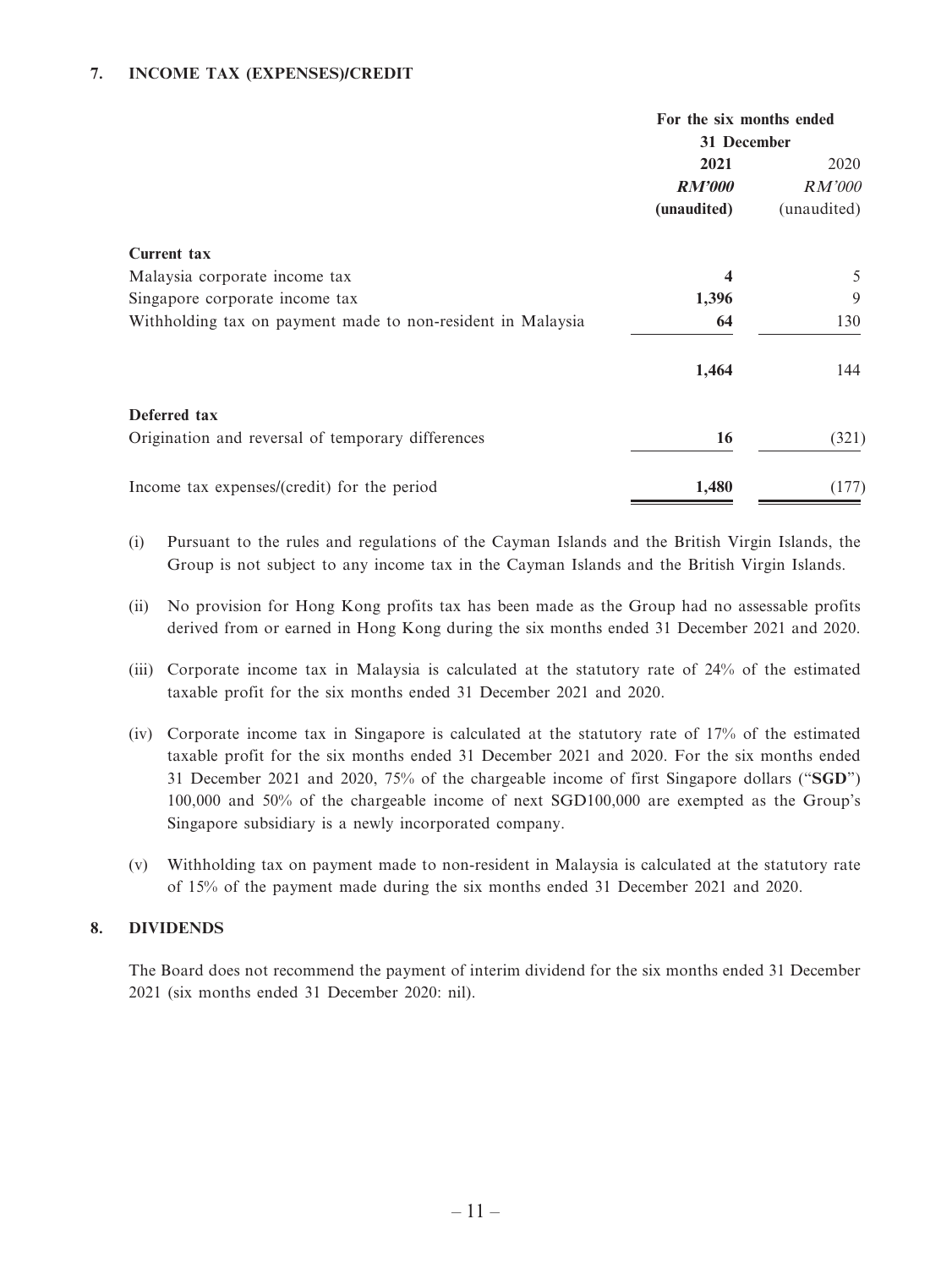#### **9. EARNINGS/(LOSS) PER SHARE**

#### **(a) Basic earnings/(loss) per share**

The calculation of basic earnings/(loss) per share is based on the consolidated profit attributable to owners of the Company of approximately RM442,000 (six months ended 31 December 2020: loss attributable to owners of the Company of approximately RM2,775,000) and the weighted average of 500,000,000 ordinary shares (six months ended 31 December 2020: 500,000,000 ordinary shares) in issue during the period ended 31 December 2021.

#### **(b) Diluted earnings/(loss) per share**

The diluted earnings/(loss) per share is the same as the basic earnings/(loss) per share as there were no dilutive potential shares in existence during the six months ended 31 December 2021 and 2020.

### **10. MOVEMENTS IN PROPERTY, PLANT AND EQUIPMENT AND RIGHT-OF-USE ASSETS**

#### **Property, plant and equipment**

During the six months ended 31 December 2021, the Group paid approximately RM34,000 (six months ended 31 December 2020: RM19,000) for the acquisition of property, plant and equipment.

During the six months ended 31 December 2021, the Group disposed of certain property, plant and equipment with no carrying amount for cash proceeds of approximately RM11,000, resulting in a gain on disposal of approximately RM11,000.

During the six months ended 31 December 2020, the Group did not dispose any property, plant and equipment.

### **Investment properties**

The valuation of the Group's investment properties as at 31 December 2021 and 30 June 2021 were carried out by an independent firm, C H Williams Talhar & Wong Sdn. Bhd., who have among their valuers registered with The Board of Valuers, Appraisers, Estate Agents and Property Managers, Malaysia, with recent experience in the location and category of property being valued. The fair value of investment properties located in Malaysia is determined using market comparison approach by reference to recent sales price of comparable properties on a price per square foot basis using market data which is publicly available. All of the fair value measurements of the Group's investment properties were categorised as level 2 of the fair value hierarchy. There were no transfers into or out of level 2 during the six months ended 31 December 2021 (six months ended 31 December 2020: nil). There was no fair value change of investment properties recognised directly in profit or loss for the six months ended 31 December 2021 (six months ended 31 December 2020: fair value loss of investment properties of approximately RM510,000).

As at 31 December 2021, all investment properties have been pledged to a bank as security for a bank facility granted to the Group (30 June 2021: all).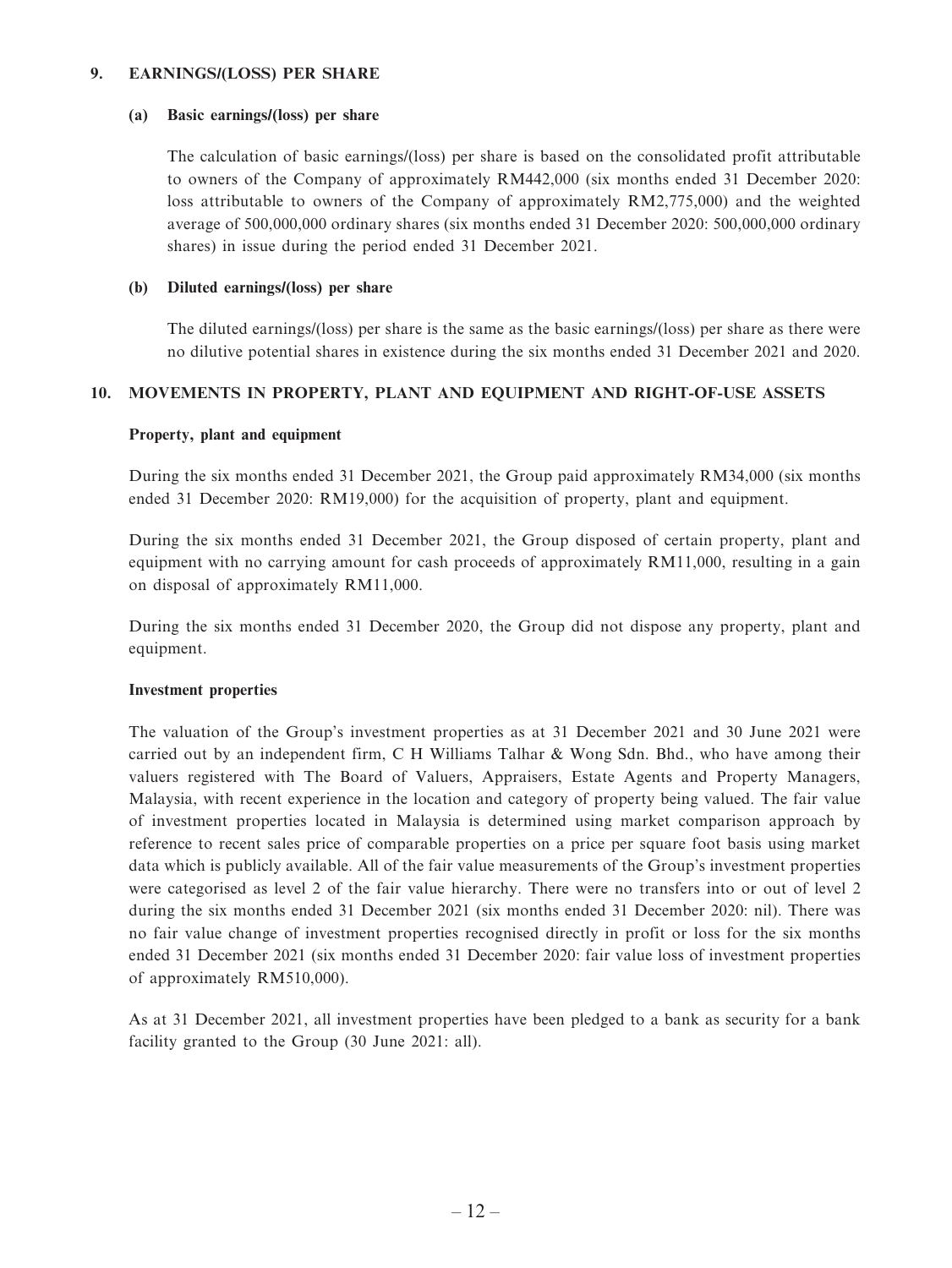#### **Right-of-use assets**

During the six months ended 31 December 2021, the Group did not enter into other new lease agreements for the use of assets for more than 1 year (six months ended 31 December 2020: nil).

### **11. DEPOSITS PAID FOR ACQUISITION OF INVESTMENT PROPERTIES**

During the six months ended 31 December 2021, the Group entered into a deed of settlement with a subcontractor ("**Subcontractor A**") and a nominee of the Subcontractor A (the "**Nominee of the Subcontractor A**"), both independent third parties to the Group, pursuant to which trade payables due to the Subcontractor A by the Group with total amount of approximately RM1,102,000 are deemed to be settled by the assignment of a property of approximately RM1,192,000 beneficially owned by the Group under a deed of settlement dated 19 February 2020 to the Nominee of the Subcontractor A with the differences of approximately RM90,000 settled by the Nominee of the Subcontractor A in cash and cash equivalents. A gain on disposal of approximately RM236,000 was recognised and the carrying amount of the deposits paid for the abovementioned property amounted to approximately RM900,000 were derecognised during the six months ended 31 December 2021.

During the six months ended 31 December 2020, the Group entered into deeds of settlement with 4 subcontractors (collectively called the "**Subcontractors**"), pursuant to which trade payables due to the Subcontractors by the Group with total amount of approximately RM6,845,000 are deemed to be settled by the assignment of 10 properties beneficially owned by the Group under a deed of settlement dated 19 February 2020 and recognised as a gain on disposal of approximately RM1,095,000. The carrying amount of the deposits paid for the abovementioned properties amounted to approximately RM5,750,000 were derecognised as at 31 December 2020.

During the six months ended 31 December 2020, the Group entered into deeds of settlement with a customer (the "**Customer A**"), an independent third party to the Group, pursuant to which trade receivables owing from the Customer A to the Group with total amount of approximately RM3,305,000 are deemed to be received by assignment of 2 properties beneficially owned by the Customer A together with payment of deposits of RM60,000. Given that the said properties were being developed, the legal titles of the properties had not been transferred to the Group as at 31 December 2020. Accordingly, deposits paid for acquisition of investment properties of approximately RM3,365,000 were recognised.

As at 31 December 2021, the amount represents the consideration paid for the acquisition of 31 investment properties being developed in Malaysia (30 June 2021: 32). As the legal titles in respect of those investment properties had not been vested in the Group as of 31 December 2021, the payments made were accounted as deposits paid.

|                | For the six months ended 31 December |               |             |             |
|----------------|--------------------------------------|---------------|-------------|-------------|
|                | 2021                                 |               | 2020        |             |
|                | $\mathbf{N}$ o.                      | <b>RM'000</b> | No.         | RM'000      |
|                | (unaudited)                          | (unaudited)   | (unaudited) | (unaudited) |
| At 1 July      | 32                                   | 18,243        | 40          | 22,095      |
| Additions      |                                      |               | 2           | 3,365       |
| Disposal       | (1)                                  | (900)         | (10)        | (5,750)     |
| At 31 December | 31                                   | 17,343        | 32          | 19,710      |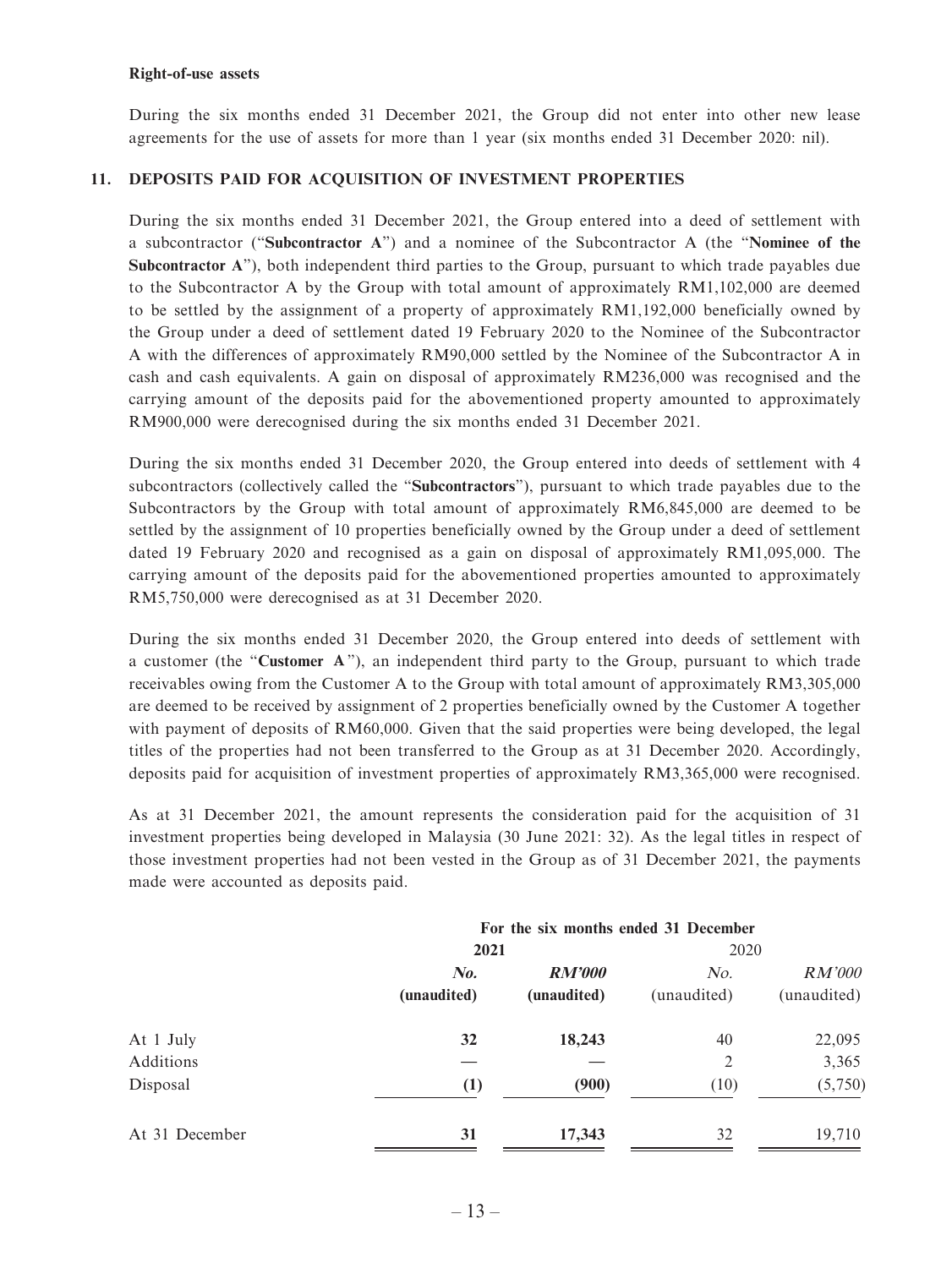As at 31 December 2021, deposits paid for acquisition of investment properties of approximately RM12,911,000 have been pledged to a bank as security for a bank facility granted to the Group (30 June 2021: RM12,911,000).

### **12. TRADE AND OTHER RECEIVABLES**

|                                             | 31 December   | 30 June   |
|---------------------------------------------|---------------|-----------|
|                                             | 2021          | 2021      |
|                                             | <b>RM'000</b> | RM'000    |
|                                             | (unaudited)   | (audited) |
| Trade receivables                           | 120,969       | 99,670    |
| Less: allowance for doubtful debts          | (11,692)      | (7, 487)  |
|                                             | 109,277       | 92,183    |
| Deposits, prepayments and other receivables | 8,066         | 5,084     |
|                                             | 117,343       | 97,267    |

#### **Aging analysis of trade receivables**

As at the end of each reporting period, the aging analysis of trade receivables, based on the invoice date and net of loss allowance, is as follows:

|                | 31 December   | 30 June   |
|----------------|---------------|-----------|
|                | 2021          | 2021      |
|                | <b>RM'000</b> | RM'000    |
|                | (unaudited)   | (audited) |
| Within 30 days | 44,896        | 37,889    |
| 31 to 60 days  | 29,159        | 1,417     |
| 61 to 90 days  | 3,870         | 1,761     |
| Over 90 days   | 31,352        | 51,116    |
|                | 109,277       | 92,183    |

Trade receivables are generally due within 14 to 90 days from the date of invoice.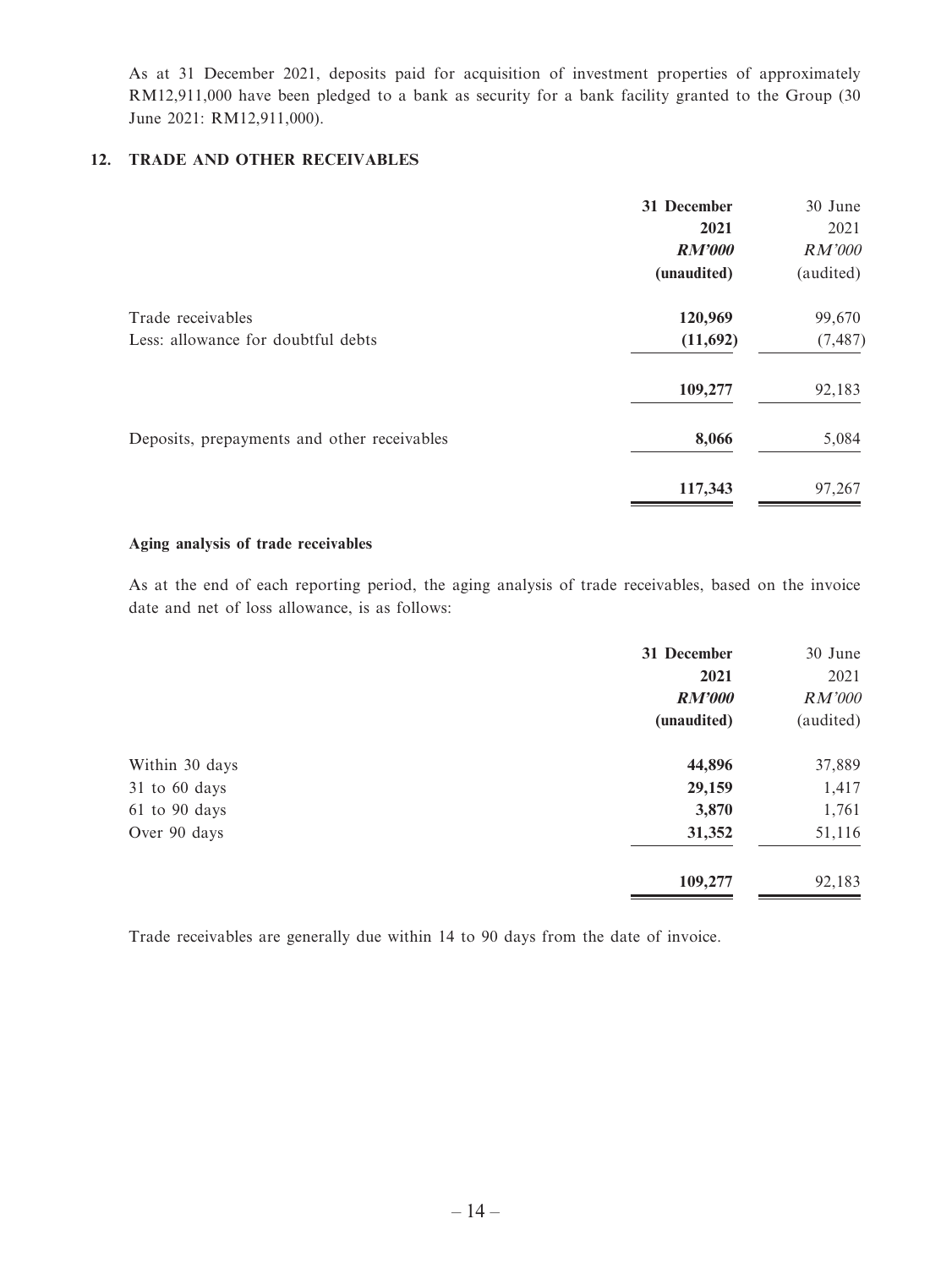### **13. CONSTRUCTION CONTRACTS**

#### **(a) Contract assets**

The Group's contract assets are analysed as follows:

|                                                                                                                  | 31 December   | 30 June   |
|------------------------------------------------------------------------------------------------------------------|---------------|-----------|
|                                                                                                                  | 2021          | 2021      |
|                                                                                                                  | <b>RM'000</b> | RM'000    |
|                                                                                                                  | (unaudited)   | (audited) |
| <b>Contract assets</b>                                                                                           |               |           |
| Arising from performance under construction contracts                                                            | 24,750        | 24,166    |
| Retention receivables                                                                                            | 21,120        | 21,313    |
|                                                                                                                  | 45,870        | 45,479    |
| Receivables from contracts with customers within the scope<br>of IFRS 15, which are included in "Trade and other |               |           |
| receivables" (Note 12)                                                                                           | 109,277       | 92,183    |

As at 31 December 2021, the amounts of approximately RM3,119,000 (30 June 2021: RM6,596,000) included in the contract assets are expected to be recovered after more than one year, all of which related to retention receivables.

#### **(b) Contract liabilities**

|                                      | 31 December   | 30 June       |
|--------------------------------------|---------------|---------------|
|                                      | 2021          | 2021          |
|                                      | <b>RM'000</b> | <i>RM'000</i> |
|                                      | (unaudited)   | (audited)     |
| <b>Contract liabilities</b>          |               |               |
| Construction contracts               |               |               |
| - Billings in advance of performance | 1,098         | 124           |

### **14. FINANCIAL ASSETS AT FVTPL**

Financial assets at FVTPL represented the Group's investments in an open-end unit trust established in Malaysia. There is no fixed maturity period and the fair value of the investments as at 30 June 2021 was determined with reference to the quoted bid prices in active markets at the end of the reporting period. The fair value measurements of financial assets at FVTPL are categorised as level 1 of the fair value hierarchy.

During the six months ended 31 December 2021, the Group disposed financial assets at FVPTL with an aggregate carrying amount of approximately RM1,045,000 for cash proceeds of approximately RM1,044,000, resulting in a loss on disposal of approximately RM1,000.

Changes in fair value of financial assets at FVTPL are recognised in other net income in the condensed consolidated statement of profit or loss and other comprehensive income.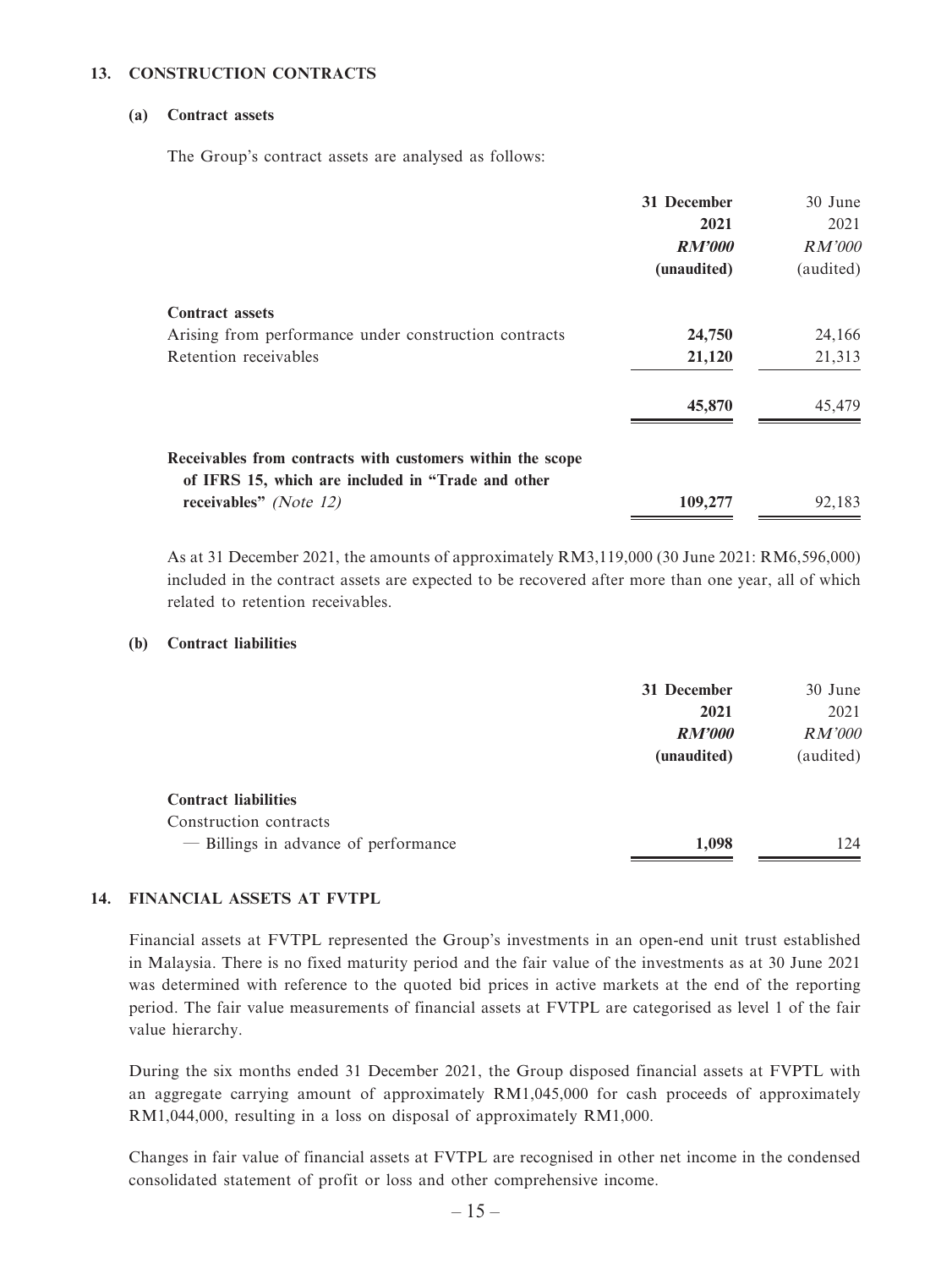### **15. TRADE AND OTHER PAYABLES**

|                             |              | 31 December           | 30 June        |
|-----------------------------|--------------|-----------------------|----------------|
|                             |              | 2021<br><b>RM'000</b> | 2021<br>RM'000 |
|                             | <b>Notes</b> | (unaudited)           | (audited)      |
| Trade payables              |              | 139,297               | 118,204        |
| Other payables and accruals | (i)          | 777                   | 1,030          |
| Retention payables          | (ii)         | 15,316                | 16,384         |
|                             |              | 155,390               | 135,618        |

#### Notes:

- (i) The amount of other payables and accruals included amount due to a joint venture of approximately RM11,000 (31 December 2021: nil) which was unsecured, non-trade and repayable on demand as at 30 June 2021.
- (ii) Except for the amounts of approximately RM3,232,000 (30 June 2021: RM5,559,000) included in the retention payables as at 31 December 2021 which are expected to be settled after one year, all of the trade and other payables are expected to be settled within one year or are repayable on demand.

#### **Aging analysis of trade payables**

As at the end of each reporting period, the aging analysis of trade payables, based on the invoice date, is as follows:

|                | 31 December<br>2021<br><b>RM'000</b> | 30 June<br>2021<br>RM'000 |
|----------------|--------------------------------------|---------------------------|
|                | (unaudited)                          | (audited)                 |
| Within 30 days | 61,340                               | 60,869                    |
| 31 to 90 days  | 41,940                               | 3,715                     |
| Over 90 days   | 36,017                               | 53,620                    |
|                | 139,297                              | 118,204                   |

### **16. BANK LOAN**

|                    | 31 December<br>2021          | 30 June<br>2021     |
|--------------------|------------------------------|---------------------|
|                    | <b>RM'000</b><br>(unaudited) | RM'000<br>(audited) |
| Bank loan, secured | 9,418                        | 10,564              |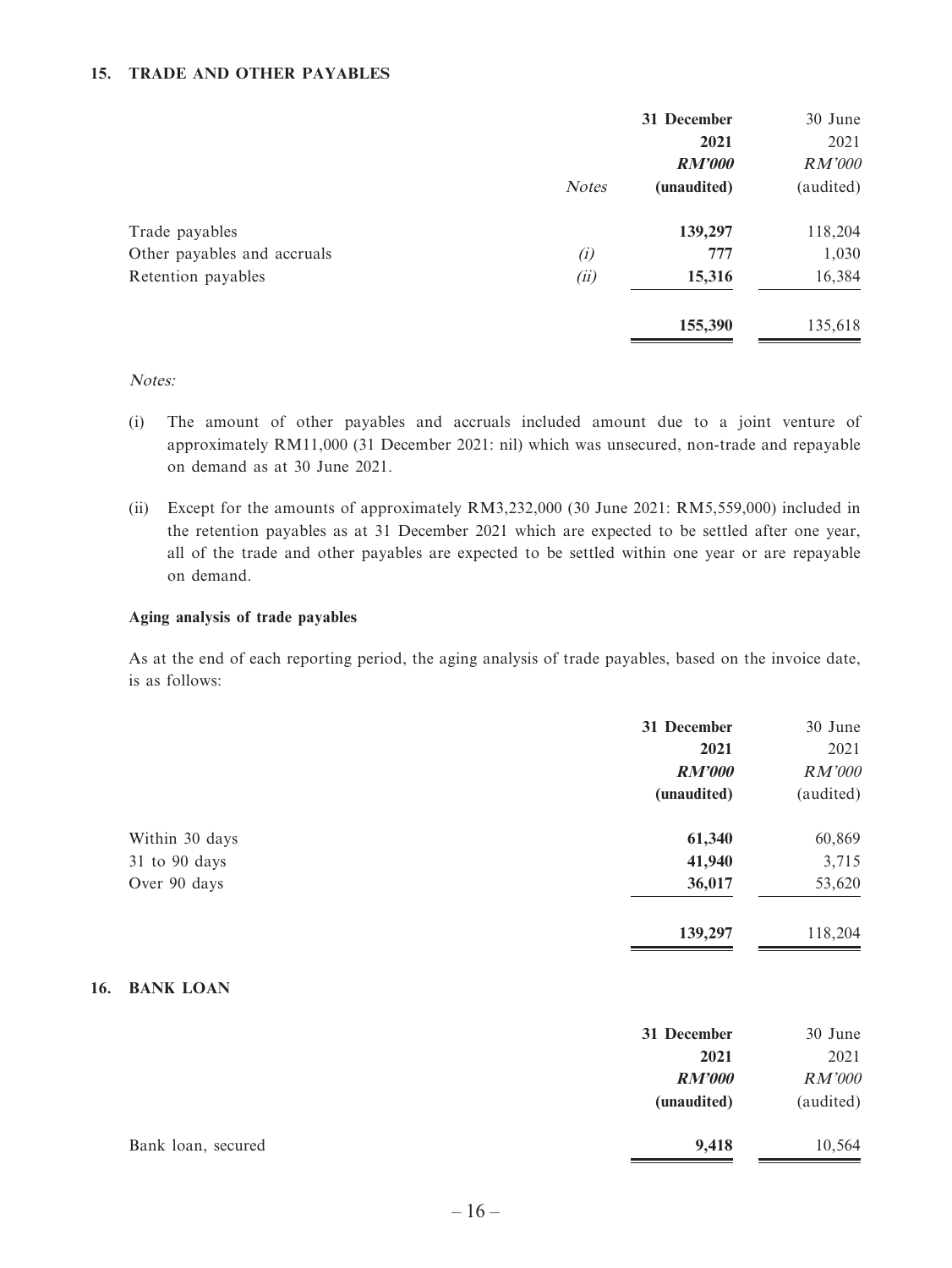The bank loan was repayable as follows:

|                                                                                                                                                               | 31 December<br>2021<br>RM'000<br>(unaudited) | 30 June<br>2021<br><i>RM'000</i><br>(audited) |
|---------------------------------------------------------------------------------------------------------------------------------------------------------------|----------------------------------------------|-----------------------------------------------|
| Within 1 year or on demand<br>Within a period of more than 1 year but not exceeding 2 years<br>Within a period of more than 2 years but not exceeding 5 years | 3,047<br>3,183<br>3,188<br>9,418             | 2,675<br>3,090<br>4,799<br>10,564             |
| Less: Amounts due within 1 year shown under current liabilities                                                                                               | (3,047)                                      | (2,675)                                       |
| Amounts shown under non-current liabilities                                                                                                                   | 6,371                                        | 7,889                                         |

The Group's banking facilities were secured and guaranteed by:

- (i) investment properties of approximately RM2,200,000 (30 June 2021: RM2,200,000) as at 31 December 2021;
- (ii) deposits paid for acquisition of investment properties of approximately RM12,911,000 (30 June 2021: RM12,911,000) as at 31 December 2021; and
- (iii) deposits with licensed banks of the Group with carrying amounts of approximately RM10,072,000 (30 June 2021: RM9,797,000) as at 31 December 2021.

### **17. SHARE CAPITAL**

### **Authorised ordinary shares of HK\$0.01 each:**

|                                                         | No. of shares | <b>Amount</b><br><i>RM'000</i> |
|---------------------------------------------------------|---------------|--------------------------------|
| At 1 July 2020 (unaudited), 30 June 2021 (audited) and  |               |                                |
| 31 December 2021 (unaudited)                            | 2,000,000,000 | 10,535                         |
| Issued and fully paid ordinary shares of HK\$0.01 each: |               |                                |
|                                                         | No. of shares | <b>Amount</b><br>RM'000        |
| At 1 July 2020 (unaudited), 30 June 2021 (audited) and  |               |                                |
| 31 December 2021 (unaudited)                            | 500,000,000   | 2,672                          |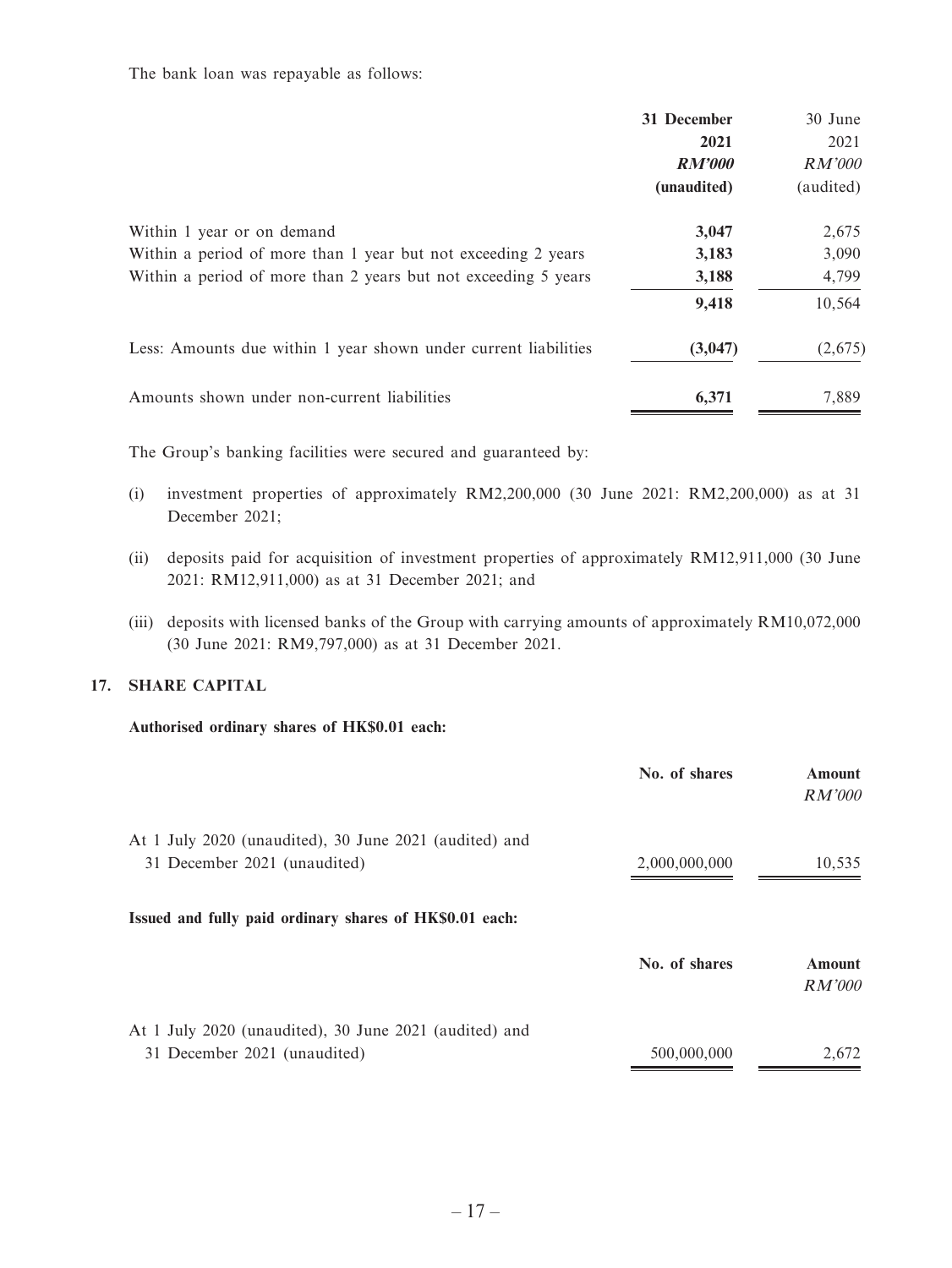#### **18. CAPITAL COMMITMENTS**

Significant capital expenditures contracted for at the end of each reporting period but not recognised as liabilities are as follows:

|           | 31 December   | 30 June   |
|-----------|---------------|-----------|
|           | 2021          | 2021      |
|           | <b>RM'000</b> | RM'000    |
|           | (unaudited)   | (audited) |
| Equipment | 193           | 187       |

#### **19. EVENTS SUBSEQUENT TO THE REPORTING PERIOD**

- (i) Subsequent to the six months ended 31 December 2021, the Group entered into a deed of settlement with a subcontractor (the "**Subcontractor B**"), an independent third party to the Group, pursuant to which trade payables due to the Subcontractor B by the Group with total amount of approximately RM3,365,000 are deemed to be settled by the assignment of 2 properties to the Subcontractor B in which the properties were acquired by the Group under the deeds of settlement during the six months ended 31 December 2020. The carrying amount of the deposits paid for the abovementioned properties, which was included in "Deposits paid for acquisition of investment properties", amounted to approximately RM2,100,000 as at 31 December 2021.
- (ii) Subsequent to the six months ended 31 December 2021, the Group entered into a deed of settlement with Customer A, and a developer (the "**Developer**"), a related party of Customer A and an independent third party to the Group, pursuant to which contract assets owing from Customer A to the Group with total amount of approximately RM2,059,000 are deemed to be settled by the assignment of 8 properties of approximately RM2,059,000 owned by the Developer to the Group. Accordingly, contract assets of approximately RM2,059,000 were derecognised and deposits paid for acquisition of investment properties were recognised as non-current assets until the title of the properties were transferred.
- (iii) Subsequent to the six months ended 31 December 2021, the Group entered into a deed of settlement with a subcontractor (the "**Subcontractor C**") and a nominee of the Subcontractor C, (the "**Nominee of the Subcontractor C**") in which Subcontractor C and nominee of the Subcontractor C are independent third parties to the Group, pursuant to which trade payables due to the Subcontractor C by the Group with total amount of approximately RM507,000 are deemed to be settled by the assignment of a property to the Nominee of the Subcontractor C in which the property was acquired by the Group under a deed of settlement during the year ended 30 June 2020. The carrying amount of the deposits paid for the abovementioned property, which was included in "Deposits paid for acquisition of investment properties", amounted to approximately RM426,000 as at 31 December 2021.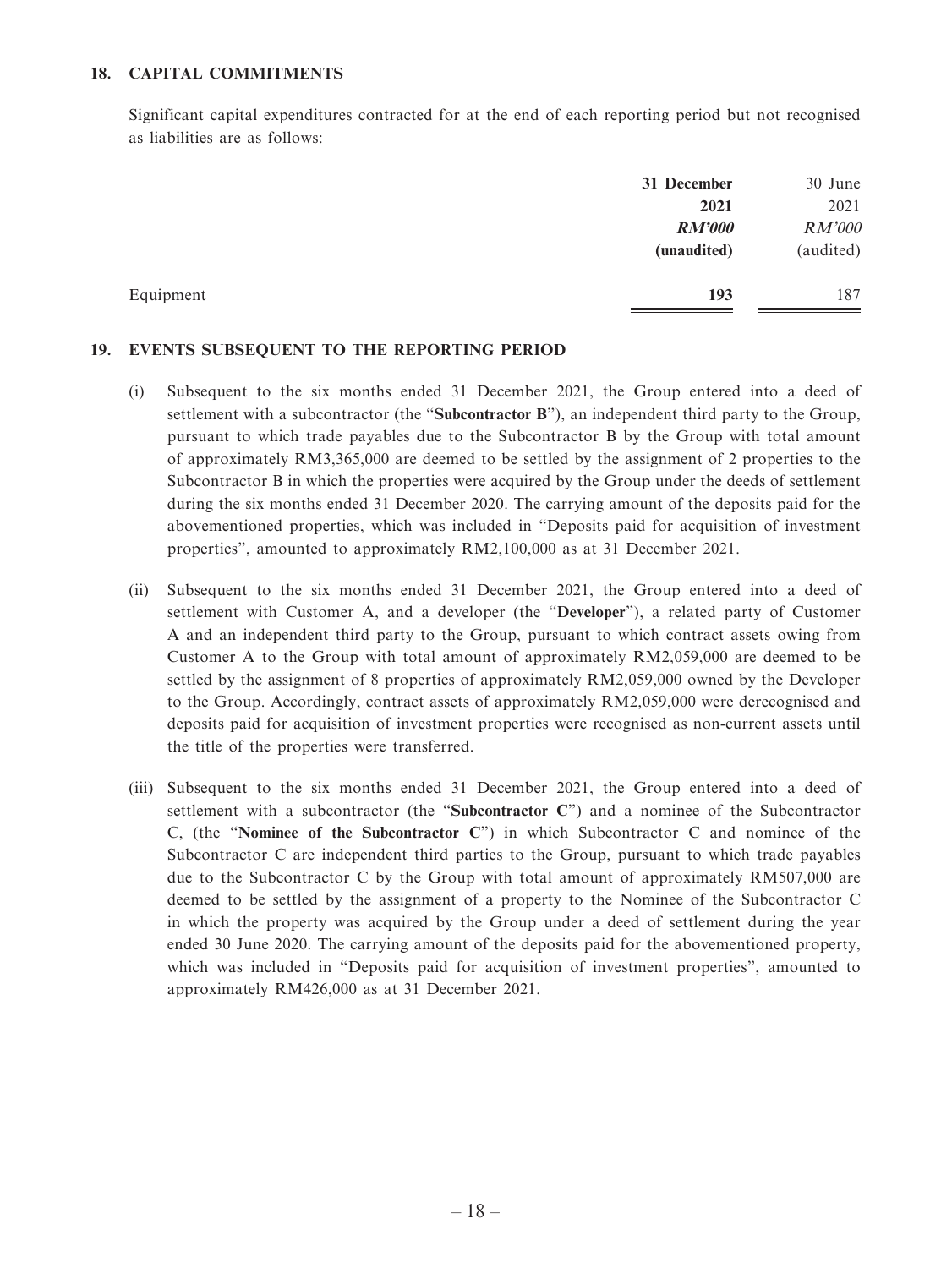### **MANAGEMENT DISCUSSION AND ANALYSIS**

### **BUSINESS REVIEW**

The Group is an established engineering contractor which engaged in three major types of services:

- Marine construction services core business, which can be categorised into:
	- (a) reclamation and related works, which include land reclamation and other marine civil works. Reclamation may involve soil investigation, hydrographic survey, pre-reclamation design, sand handling/filling, ground treatment, sand surcharge removal work and other related works. Marine civil works generally include construction of jetty, channel-crossing works, maintenance dredging and river diversion; and
	- (b) marine transportation, which involves transportation of marine sand, the filling material normally used in land reclamation, including the loading of marine sand extracted from the approved sand source onto sand carriers, carriage and delivery of marine sand to designated sites where the marine sand is unloaded to be used for land reclamation.
- Building and infrastructure services the services include general building works in construction of properties and infrastructure works.
- Trading business of marine gas oil the trading of marine gas oil.

During the six months ended 31 December 2021, the Group had completed a marine construction contract, which is a marine transportation contract with original contract sum of approximately RM27.7 million, and a total of 2 building and infrastructure contracts with original contract sum in aggregate of approximately RM0.1 million.

As at 31 December 2021, the Group had 7 ongoing marine construction contracts comprising 2 reclamation and related works contracts, 4 marine transportation contracts and 1 reclamation and related works and marine transportation contract with original contract sum in aggregate of approximately RM777.3 million (including estimated original contract sum of a contract which stated at unit rate), and 4 ongoing building and infrastructure contracts with original contract sum in aggregate of approximately RM263.3 million. Moreover, the Group also entered into trading business of marine gas oil with several customers in Malaysia and Singapore who are our existing subcontractors.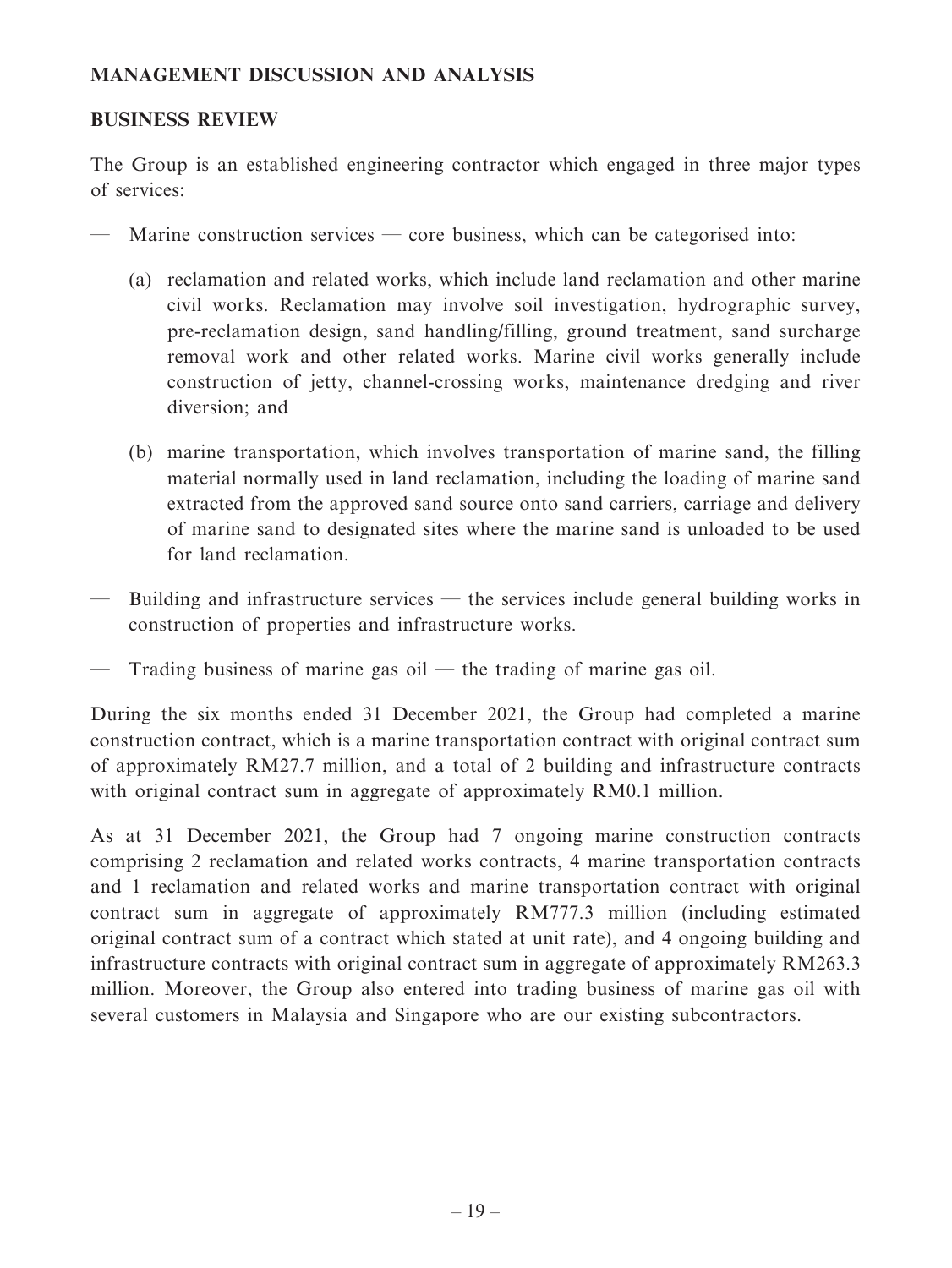As at 30 June 2021, there were a total of 6 tenders and 4 quotations with expected contract sum in aggregate of approximately RM723.2 million submitted but not yet have results (including the revised quotation submitted subsequently). During the six months ended 31 December 2021, the Group had submitted 1 tender and 9 quotations for marine construction contracts and 1 tender and 4 quotations for building and infrastructure contracts with original contract sum in aggregate of approximately RM427.8 million, and the Group had been awarded 7 contracts with original contract sum in aggregate of approximately RM58.2 million. As at 31 December 2021, there were 3 tenders and 3 quotations with expected contract sum in aggregate of approximately RM216.3 million submitted but still no results returned.

### **FINANCIAL REVIEW**

### **Revenue**

Revenue increased by approximately RM218.9 million or 632.7% from approximately RM34.6 million for the six months ended 31 December 2020 to approximately RM253.5 million for the six months ended 31 December 2021. The substantial increase in revenue is mainly attributable to (i) the increase of volume of sand transported generated from a Singapore contract secured in June 2020 and new contracts awarded during the six months ended 31 December 2021; and (ii) the commencement of trading business of marine gas oil during the six months ended 31 December 2021, while partially offsetting by (i) the reduction in volume of work for marine construction services and building and infrastructure services following the completion of certain contracts which contributed to a substantial portion of the revenue for the six months ended 31 December 2020; and (ii) the postponement of the scheduled construction works due to the long-lasting outbreak of COVID-19 pandemic (the "**COVID-19 Outbreak**") and the enforcement of the conditional Restriction of Movement Order (the "**Order**") by the government of Malaysia (please refer to announcements dated 22 May 2020 and 22 July 2021 for details).

### **Marine construction services**

Revenue from marine construction services represented approximately 92.4% of the total revenue for the six months ended 31 December 2021. It increased by approximately RM215.8 million or 1,166.5% from approximately RM18.5 million for the six months ended 31 December 2020 to approximately RM234.3 million for the six months ended 31 December 2021.

Revenue from reclamation and related works, which represented approximately 1.1% of the total revenue from marine construction services for the six months ended 31 December 2021, increased by approximately RM1.0 million or 66.7% from approximately RM1.5 million for the six months ended 31 December 2020 to approximately RM2.5 million for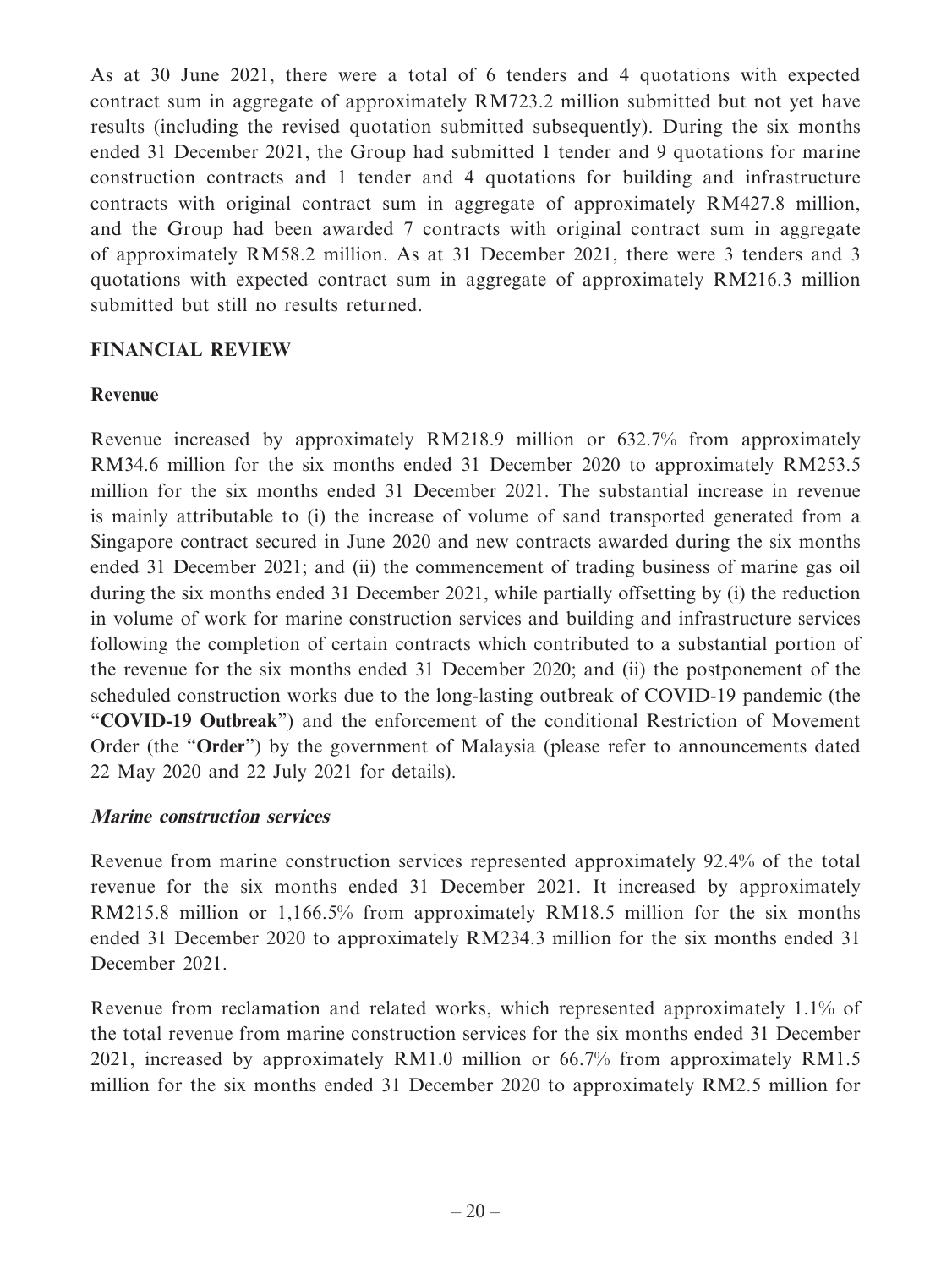the six months ended 31 December 2021. Such increase was mainly due to the increase of volume of work performed for the new contracts awarded during the six months ended 31 December 2021, while partially offsetting by the reduction in volume of work following the completion of certain contracts which contributed to a substantial portion of the revenue for the six months ended 31 December 2020.

Revenue from marine transportation, which represented approximately 98.9% of the total revenue from marine construction services for the six months ended 31 December 2021, increased by approximately RM214.8 million or 1,263.5% from approximately RM17.0 million for the six months ended 31 December 2020 to approximately RM231.8 million for the six months ended 31 December 2021. Such increase was mainly due to the increase of volume of sand transported generated from a Singapore contract, a contract newly awarded and additional variation order received from customer for existing contract.

### **Building and infrastructure services**

Revenue from building and infrastructure services represented approximately 1.8% of the total revenue for the six months ended 31 December 2021. Revenue from building and infrastructure services decreased by approximately RM11.5 million or 71.9% from approximately RM16.0 million for the six months ended 31 December 2020 to approximately RM4.5 million for the six months ended 31 December 2021. Such decrease was mainly due to the completion of certain contracts which contributed to a substantial portion of the revenue for the six months ended 31 December 2020, leaving only few building and infrastructure services contracts generating revenue while in slow progress with scheduled construction works postponed due to the COVID-19 Outbreak during the six months ended 31 December 2021.

# **Trading business of marine gas oil**

The Group commenced the trading business of marine gas oil since October 2021 and believes that this trading business of marine gas oil can help expand business opportunities along the marine transportation value chain and improve the profit of the Group. The Group generated revenue of approximately RM14.7 million from this trading business of marine gas oil, and represented approximately 5.8% of the total revenue for six months ended 31 December 2021.

### **Gross profit/(loss) and gross profit/(loss) margin**

Gross profit of approximately RM10.6 million was recorded for the six months ended 31 December 2021 as compared with gross loss of approximately RM0.3 million for the six months ended 31 December 2020. The overall gross profit margin for the six months ended 31 December 2021 was approximately 4.2% as compared with gross loss margin of approximately 0.8% for the six months ended 31 December 2020.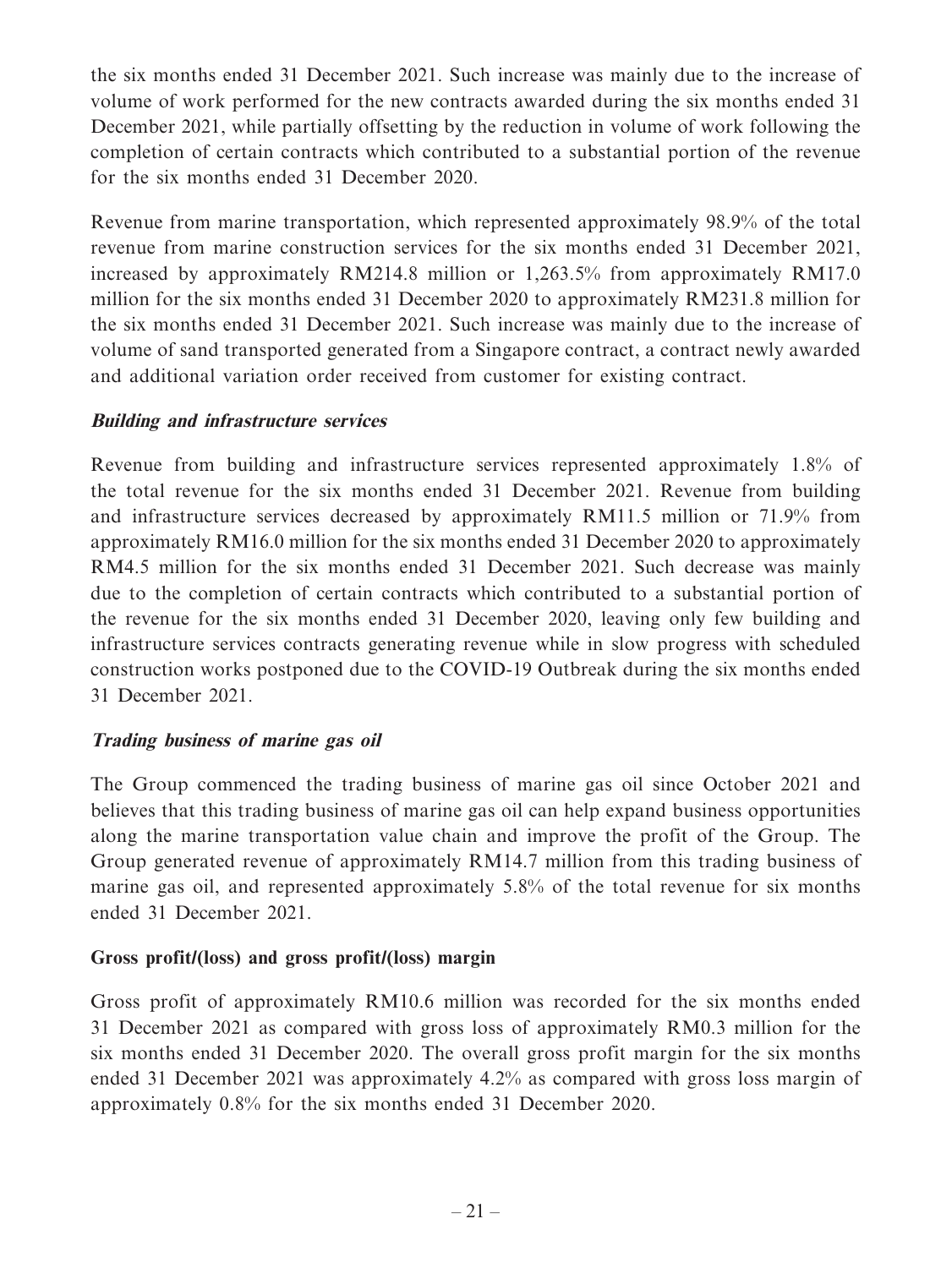The improvement of gross profit is mainly due to the increase in revenue as abovementioned while netting off the impact of increase in subcontracting costs and continuously incurred fixed direct cost. However, the gross profit margin remains low since the revenue is mainly generated from a Singapore contract which was entered with a lower contract value as a result of increased competition in the market compared with those contracts completed in earliest years, low gross profit margin for trading business of marine gas oil, increase in subcontracting costs and fixed direct cost was continuously incurred under the segment of reclamation and related works.

### **Other revenue**

The other revenue decreased from approximately RM0.6 million for the six months ended 31 December 2020 to approximately RM0.5 million for the six months ended 31 December 2021, which was mainly due to the decrease in interest income on deposits placed in the Group's banks in Hong Kong and Malaysia during the six months ended 31 December 2021 as a result of the decrease in bank interest rates.

### **Other net income**

Other net income was approximately RM0.2 million for the six months ended 31 December 2021. It mainly included the recognition of gain on disposal of deposits paid for acquisition of investment properties of approximately RM0.2 million arising from the assignment of an investment property beneficially owned by the Group under a deed of settlement.

Other net income was approximately RM2.0 million for the six months ended 31 December 2020, which mainly included (i) the recognition of gain on disposal of deposits paid for acquisition of investment properties of approximately RM1.1 million arising from the assignment of 10 investment properties beneficially owned by the Group under a deed of settlement dated 19 February 2020 to certain subcontractors; (ii) recognition of the foreign exchange gain of approximately RM1.4 million arising from the translation of foreign currency denominated balances into Malaysia Ringgit; and (iii) fair value loss on investment properties of approximately RM0.5 million.

### **Allowance for impairment loss on trade receivables and contract assets**

As at 31 December 2021, there were trade receivables of approximately RM32.4 million which were overdue more than 1 year. Based on the discussion with the customers, the collection of the majority of such receivables would be further delayed. As a result, increase in loss allowances for expected credit losses on trade receivables and contract assets resulting from such long outstanding aging of receivables from the customers have to be recognised for the six months ended 31 December 2021. Together with increased expected loss rate applied based on historical credit loss experience, adjusting factors that are specific to the debtors and assessment of both current and forecast general economic conditions, impairment loss of approximately RM4.2 million was recognised for the six months ended 31 December 2021 while impairment loss of approximately RM0.5 million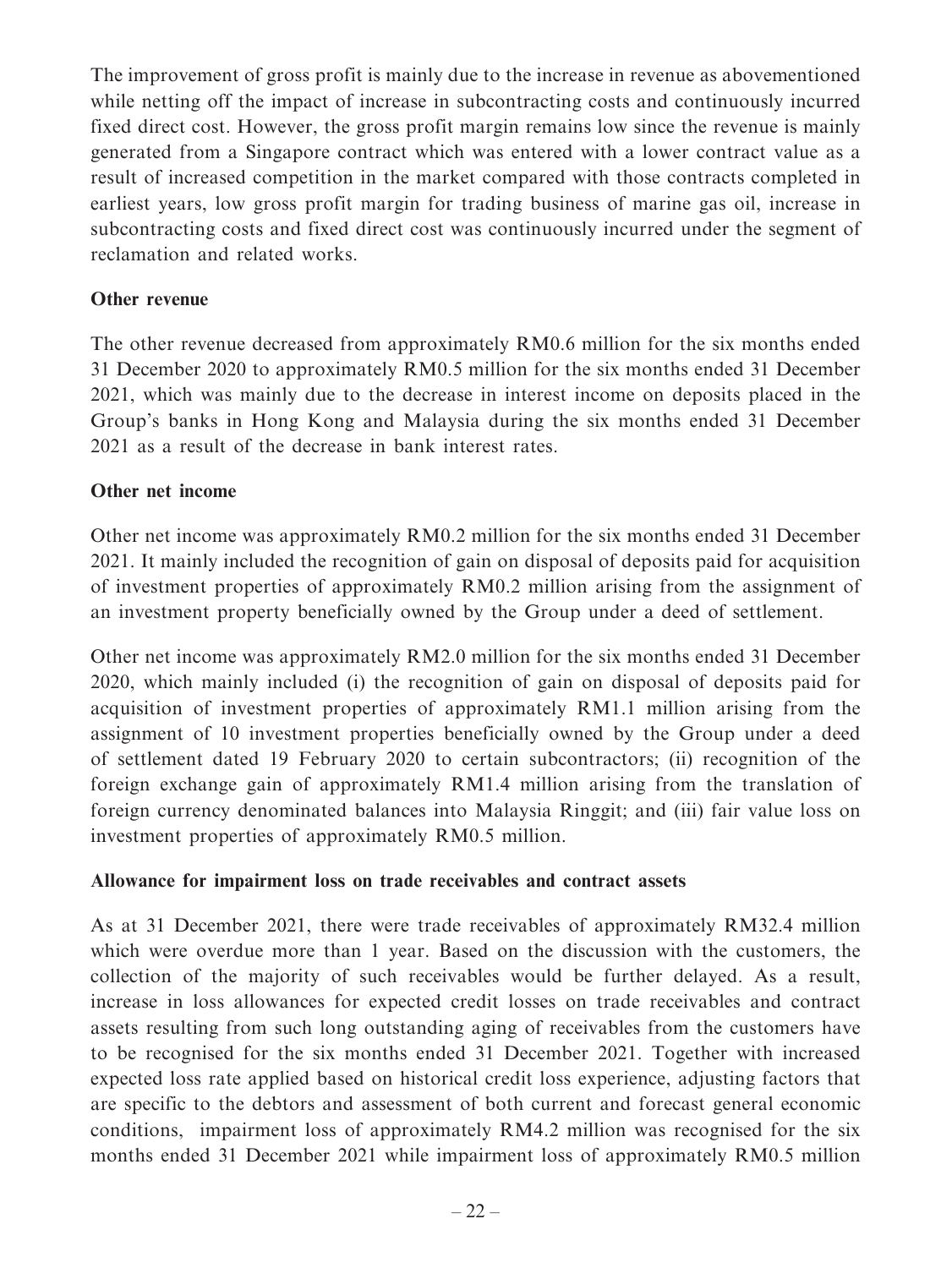was recognised for the six months ended 31 December 2020. Nonetheless, the Group acts at the best interests of the Company and the shareholders of the Company as a whole and keeps on negotiating with the respective customers on methods to recover the debts, with the consideration of, including but not limited to, instalment settlement arrangements, settlements through assignment of land and properties of the customers and legal proceedings.

### **General and administrative expenses**

General and administrative expenses decreased by approximately RM0.3 million or 5.3% from approximately RM5.7 million for the six months ended 31 December 2020 to approximately RM5.4 million for the six months ended 31 December 2021. Such decrease was mainly due to the decrement of staff costs arising from the reduced number of employees, decrement of legal and professional fees incurred and reduced operating costs incurred under tighten cost control procedures adopted by the Group.

### **Income tax (expenses)/credit**

Income tax credit of approximately RM0.2 million was recorded for the six months ended 31 December 2020 as compared with income tax expenses of approximately RM1.5 million for the six months ended 31 December 2021. Such change was attributable to the tax provision provided for profit making Singapore subsidiary while tax loss was not recognised for loss making subsidiaries for the six months ended 31 December 2021.

### **Finance costs**

Finance costs increased from approximately RM14,000 for the six months ended 31 December 2020 to approximately RM321,000 for the six months ended 31 December 2021 due to the interest expenses incurred from the term loan obtained during the year ended 30 June 2021.

# **Profit/(loss) for the period attributable to owners of the Company**

The Group reported profit attributable to owners of the Company of approximately RM0.4 million for the six months ended 31 December 2021 while recorded loss attributable to owners of the Company of approximately RM2.8 million for the six months ended 31 December 2020.

### **Dividends**

The Board does not recommend the payment of interim dividend for the six months ended 31 December 2021 (six months ended 31 December 2020: nil).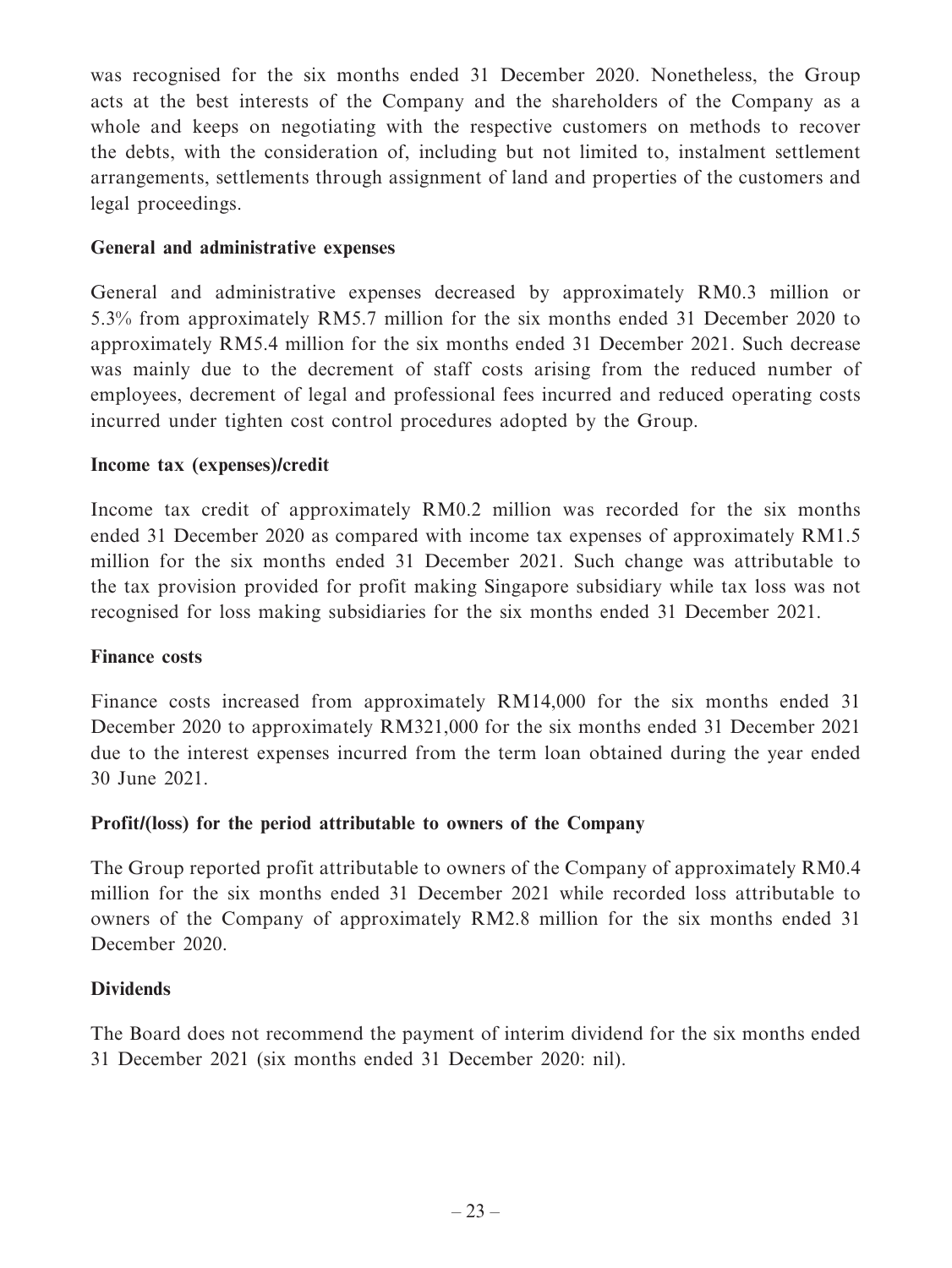### **CORPORATE FINANCE AND RISK MANAGEMENT**

### **Liquidity and Financial Resources/Capital Structure**

The Group finances its working capital requirements through a combination of cash generated from operations, shareholder's equity and banking facilities.

The Group's policy is to regularly monitor its liquidity requirements and its compliance with lending covenants, to ensure that it maintains sufficient reserves of cash and readily realisable marketable securities and adequate committed lines of funding from major financial institutions to meet its liquidity requirements in the short and longer term.

As at 31 December 2021, the Group had cash and cash equivalents of approximately RM86.7 million (30 June 2021: RM85.3 million), fixed deposits with maturity over three months of approximately RM5.3 million (30 June 2021: RM5.2 million) and pledged bank deposits of approximately RM10.1 million (30 June 2021: RM9.8 million). The increment is mainly due to the net operating and investing activities cash inflows, net financing activities outflows and effect of foreign exchange rate changes during the six months ended 31 December 2021. All are denominated in Hong Kong dollars, United States dollars, Singapore dollars and RM.

As at 31 December 2021, the Group had lease liabilities of approximately RM0.7 million (30 June 2021: RM0.8 million) carrying interest rate ranging from 3.1% to 8.2% (30 June 2021: ranging from 3.1% to 8.2%). All are denominated in RM. The Group had unutilised banking facilities of approximately RM56.4 million (30 June 2021: RM56.4 million).

The Group continued to maintain a healthy liquidity position. As at 31 December 2021, the current ratio remained stable at approximately 1.7 times (30 June 2021: 1.8 times). The gearing ratio decreased from approximately 9.3% as at 30 June 2021 to approximately 8.2% as at 31 December 2021 which was mainly due to the decrease in lease liabilities and total equity of the Group. Gearing ratio is calculated based on the total loans and borrowings (which represent bank loan and lease liabilities) divided by total equity at the end of the period/year.

The Group manages its capital structure and makes adjustments to it in light of changes in economic conditions. To maintain or adjust the capital structure, the Group may adjust the dividend payment to shareholders, return capital to shareholders, or sell assets to reduce debt. No changes in the objective, policies or processes for managing capital were made during the six months ended 31 December 2021.

The management of the Group reviews the capital structure on a regular basis. As part of this review, the management considers the cost of capital and the risk associated with each class of capital. Based on recommendation of the management, the Group will balance its overall capital structure through the payment of dividends as well as issue of new debt or the redemption of the debt.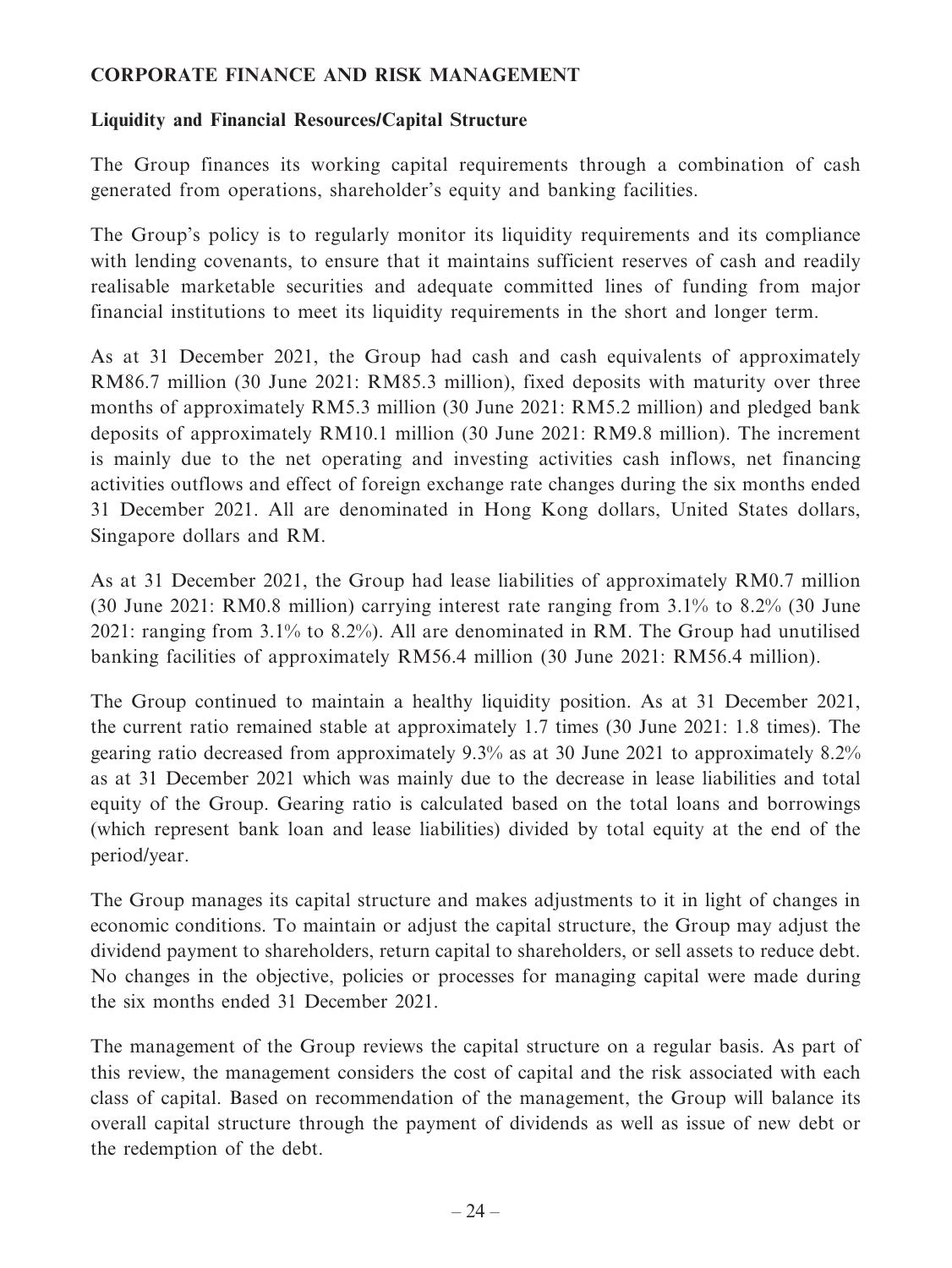There had been no material change in the capital structure of the Group during the six months ended 31 December 2021.

# **Capital commitments**

As at 31 December 2021, the Group had capital commitments of approximately RM0.2 million (30 June 2021: RM0.2 million).

# **Pledge of assets**

As at 31 December 2021, pledged bank deposits of approximately RM10.1 million (30 June 2021: RM9.8 million) have been pledged to banks as security for banking facilities granted to the Group with approximately RM7.2 million (30 June 2021: RM7.2 million) related to performance bond. Pledged bank deposits related to performance bond includes (i) minimum amount of deposits pledged to a bank for a facility line for performance bond; (ii) sinking fund (calculated at 6% of the progress payment from the particular contract related to the corresponding performance bond); and (iii) interest income of deposits pledged to bank.

Deposits paid for acquisition of investment properties with carrying amount of approximately RM12.9 million (30 June 2021: RM12.9 million) and investment properties with carrying amount of approximately RM2.2 million (30 June 2021: RM2.2 million) as at 31 December 2021 was pledged to a bank as security for bank facilities granted to the Group.

# **Contingent liabilities**

As at 31 December 2021, the Group had contingent liabilities in respect of performance bonds for contracts in favour of customers of approximately RM6.7 million (30 June 2021: RM4.3 million).

The performance bonds were given by banks in favour of some of Group's customers as security for the due performance and observance of the Group's obligations under the contracts entered into between the Group and its customers. If the Group fails to provide satisfactory performance to its customers to whom performance bonds have been given, such customers may demand the banks to pay to them the sum or sums stipulated in such demand. The Group will then become liable to compensate such banks accordingly. The performance bonds will be released based on the terms of the respective contracts for the relevant customers. The performance bonds were secured and guaranteed by i) deposits with licensed bank of approximately RM7.2 million; and ii) corporate guarantees given by the Company as at 31 December 2021.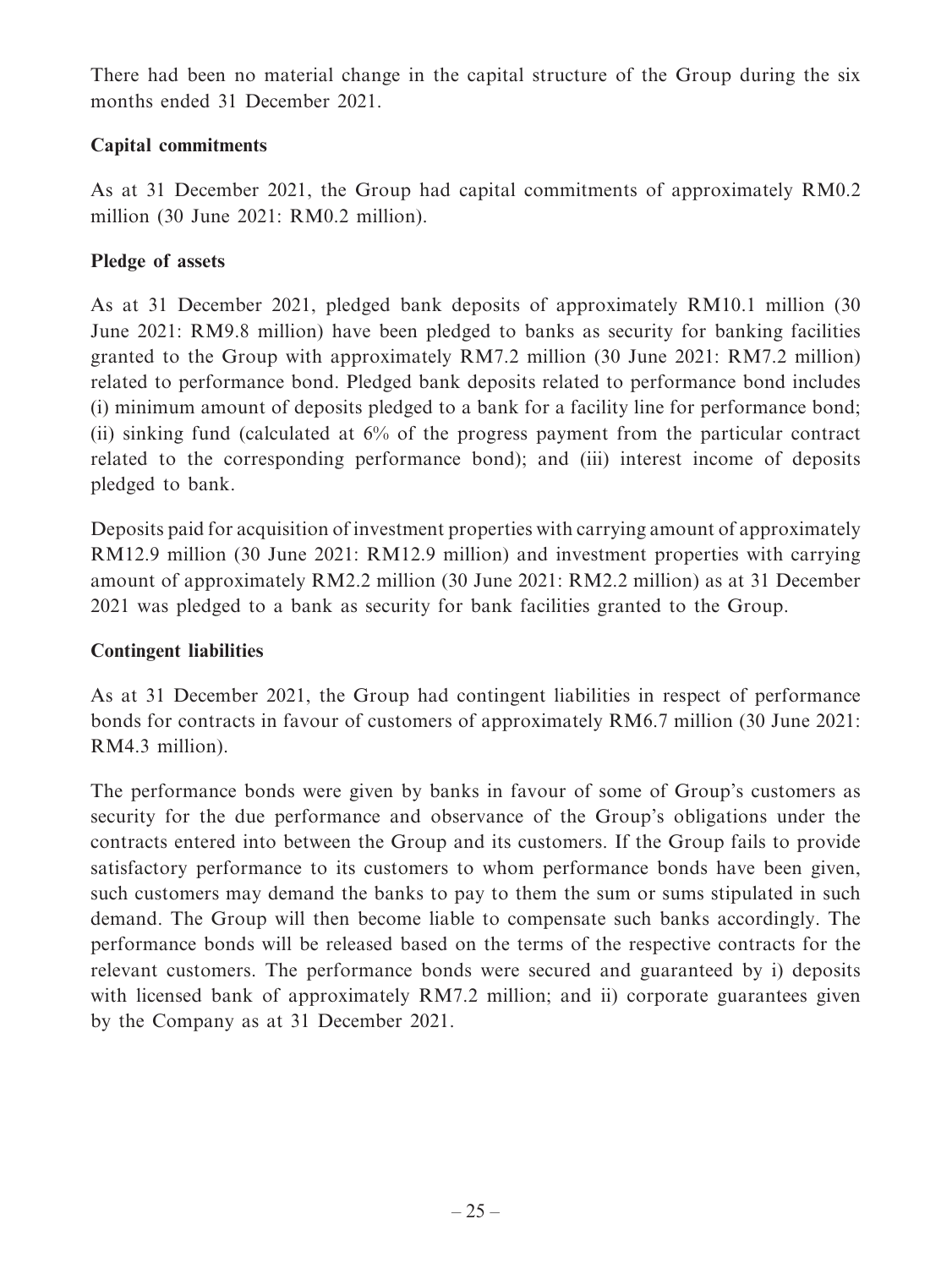### **Risk management**

# **Credit risk**

The Group's credit risk is primarily attributable to trade and other receivables, contract assets, fixed deposits with maturity over three months, pledged bank deposits and cash at banks. Management had a credit policy in place and the exposures to these credit risks are monitored on an ongoing basis.

### **Trade receivables and contract assets**

The Group's exposure to credit risk is influenced mainly by the individual characteristics of each customer rather than the industry or country in which the customers operate and therefore significant concentrations of credit risk primarily arise when the Group had significant exposure to individual customers. As at 31 December 2021, approximately 39% (30 June 2021: 48%) of the total gross trade receivables and contract assets was due from the Group's largest customer and approximately 91% (30 June 2021: 95%) of the total gross trade receivables and contract assets were due from the Group's five largest customers.

Individual credit evaluations are performed on all customers requiring credit over a certain amount. These evaluations focus on the customer's past history of making payments when due and current ability to pay, and take into account information specific to the customer as well as pertaining to the economic environment in which the customer operates. The historical loss rates are adjusted to reflect current and forward-looking information on macroeconomic factors affecting the ability of the customers to settle their debts. Normally, the Group does not obtain collateral from customers.

For certain large customers or customers with a high risk of default, the Group assesses the risk of loss of each customer individually based on their financial information, past trends of payments and external credit rating, where applicable.

The Group measures loss allowances for trade receivables and contract assets at an amount equal to lifetime expected credit losses, which is calculated using a provision matrix.

Expected loss rates are based on actual loss experience over the past 2 years. These rates are adjusted to reflect differences between economic conditions during the period over which the historic data has been collected, current conditions and the Group's view of economic conditions over the expected lives of the receivables.

# **Other receivables and deposits**

The Group makes periodic individual assessment on the recoverability of other receivables and deposits based on historical settlement records, past experience, and also quantitative and qualitative information that is reasonable. The Group believes that there are no significant increase in credit risk of other receivables and deposits since initial recognition and the Group provided impairment based on 12 months expected credit losses. For the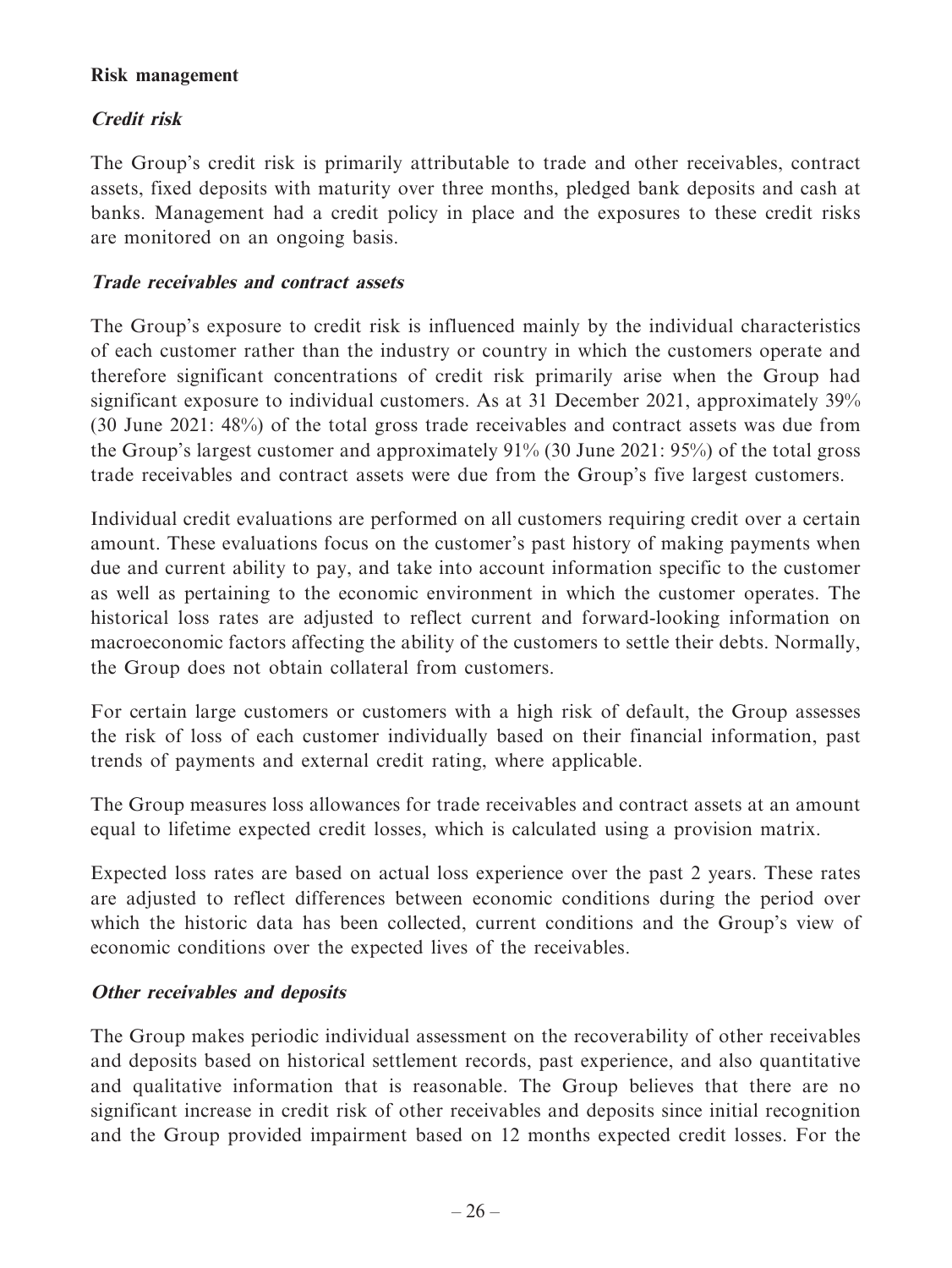six months ended 31 December 2021 and 2020, the Group assessed the expected credit losses for other receivables and deposits were insignificant and thus no loss allowance was recognised.

# **Cash and cash equivalents, fixed deposits with maturity over three months and pledged bank deposits**

Cash and cash equivalents, fixed deposits with maturity over three months and pledged bank deposits are mainly placed with reputable financial institutions with high creditratings assigned by international credit-rating agencies. There has been no recent history of default in relation to these financial institutions.

### **Interest rate risk**

The Group exposed to fair value interest rate risk in relation to the Group's fixed-rate short-term fixed deposits with maturity over three months, pledged bank deposits and lease liabilities. The management of the Group considers that the Group's exposure from these fixed-rate short-term fixed deposits with maturity over three months, pledged bank deposits and lease liabilities to interest rate risk is not significant.

The Group's interest rate risk arises primarily from cash at banks and bank loan. Cash at banks and bank loan at variable rates expose the Group to cash flow interest rate risk. The Group does not anticipate significant impact to cash at banks and bank loan because the interest rates are not expected to change significantly.

### **Foreign currency exchange risk**

The Group undertakes certain transactions denominated in foreign currencies, hence exposure to exchange rate fluctuations arises. The Group currently does not have a foreign currency hedging policy. However, the management monitors foreign exchange exposure closely and to keep the net exposure to an acceptable level. The Group will consider hedging significant foreign currency exposure should the need arise.

For the risks and uncertainties faced by the Group, please refer to the section headed "Principal risks and uncertainties facing the Group" under the "Directors' Report" in the 2021 annual report.

# **SIGNIFICANT INVESTMENTS HELD**

Save as disclosed in this announcement, the Group did not hold any significant investments during the six months ended 31 December 2021.

# **FUTURE PLANS FOR MATERIAL INVESTMENTS AND CAPITAL ASSETS**

Save as disclosed in the prospectus of the Company dated 25 April 2019 (the "**Prospectus**") and this announcement, the Group did not have other plans for material investments and capital assets as at 31 December 2021.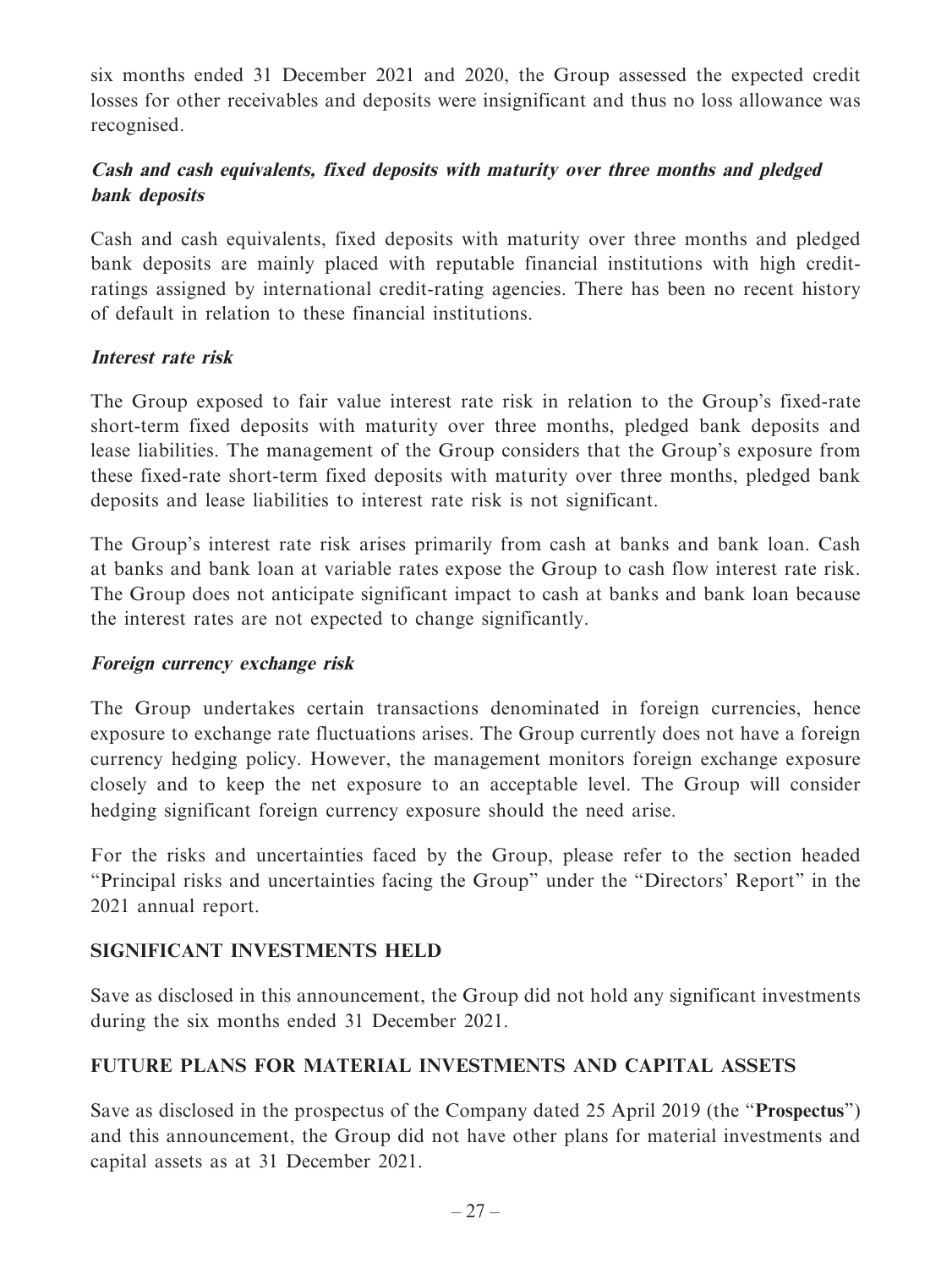# **MATERIAL ACQUISITIONS AND DISPOSALS**

The Group did not have any material acquisitions and disposals of subsidiaries, associates or joint ventures during the six months ended 31 December 2021.

# **EVENTS AFTER THE REPORTING PERIOD**

Save as disclosed in note 19 to the condensed consolidated financial statements of this announcement, there were no other important events affecting the Group that have occurred since 31 December 2021 and up to the date of this announcement.

# **EMPLOYEES AND REMUNERATION POLICIES**

As at 31 December 2021, excluding the Directors, the total number of full-time employees of the Group was approximately 55 (30 June 2021: 51).

The Group determines the remuneration of its employees with references to market rates and individual's qualifications, experience, skills, performance and contributions. The Group regularly reviews compensation and benefits policies as well as the individual performance of employees and encourages the employees to pursue their professionalism and personal goals.

The Board determined the remuneration of the Directors based on recommendation from the remuneration committee of the Company, taking into consideration a number of relevant factors such as salaries paid by comparable companies, job responsibilities, duties and scope, employment conditions elsewhere in the Group, market practices, financial and non-financial performance, and desirability of performance-based remuneration. No equity-based remuneration (e.g. share options or grants) with performance-related elements shall be granted to independent non-executive directors to ensure they are demonstrating objective judgement throughout their tenure as equity-based remuneration with performance-related elements granted to independent non-executive directors may lead to bias in their decision-making and compromise their objectivity and independence.

The Company adopted a share option scheme so that the Company may grant options to the eligible persons as incentives or rewards for their contributions to the Group. In addition, employees are always encouraged to attend job-related seminars, webinars, courses and programs organised by professional or educational institutions, in Malaysia, Singapore, Hong Kong or other jurisdiction.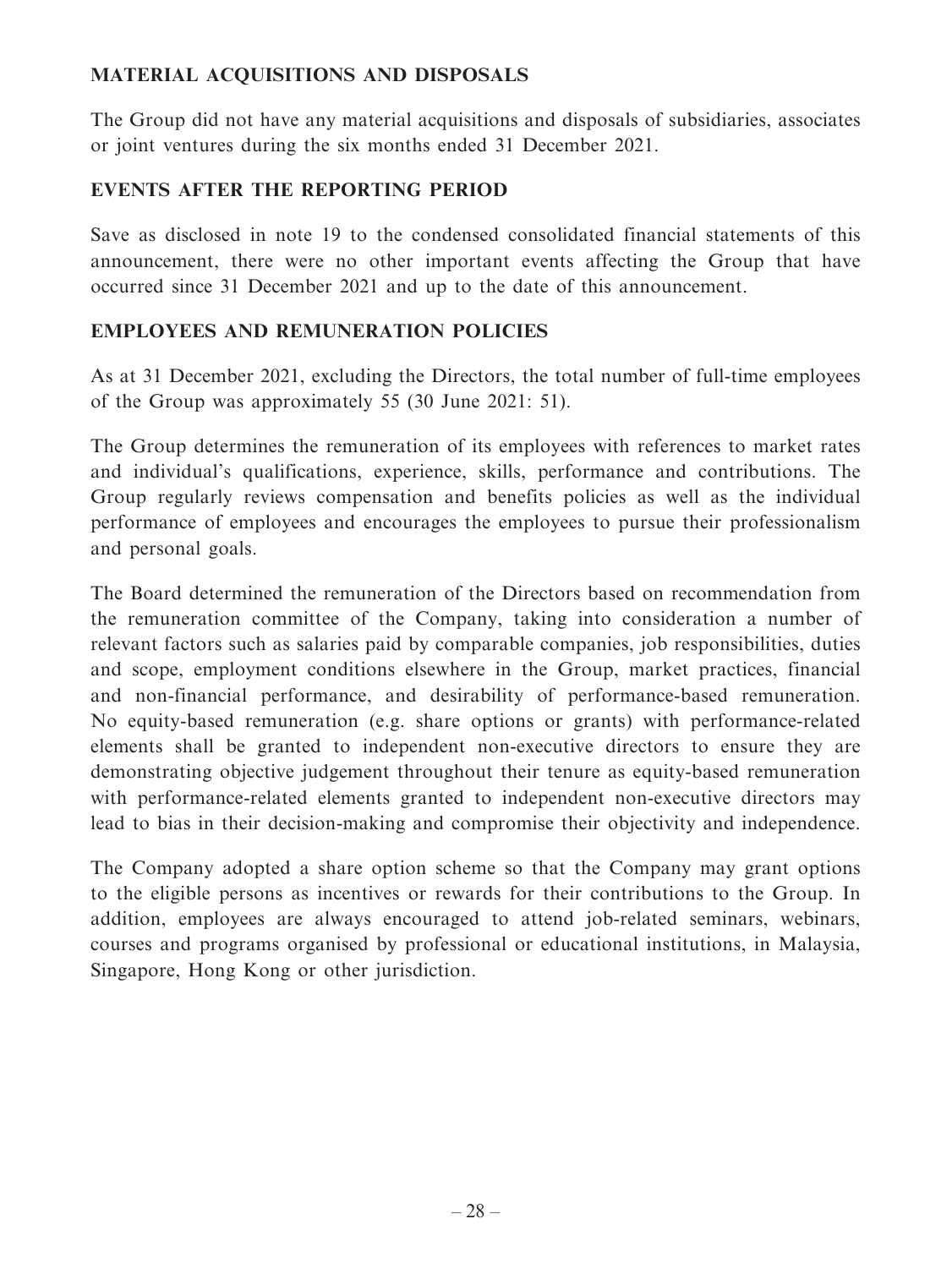### **PROSPECTS**

The COVID-19 Outbreak has affected the global economy and poses uncertainty on the future markets. The government of the operating jurisdictions has continuously imposing different measures, policies, requirements and restrictions from time to time to reduce the impact of the spread of COVID-19 Outbreak. These caused suspension of the Group's ongoing contracts and disruptions on the scheduled construction works, and delayed the commencement of the construction contracts secured previously in order to comply with the relevant requirements and other policies imposed by the government as a result of the COVID-19 Outbreak. With the effective control of the COVID-19 Outbreak and recovery measures implemented by the government of the operating jurisdictions, the Group believes the economy will be improved progressively while remains conservative over the Group's business and financial performance in the near future as the industry remains competitive.

Despite the challenges ahead, the Group is closely monitoring the market development and keeping communication with our potential customers to stay abreast of different business opportunities of the operating countries and optimising our business models and portfolios to solidify our market competitiveness to grow. During the six months ended 31 December 2021, the Group has commenced the trading business of marine gas oil which is one of the essential consumable items for the vessels to perform the marine transportation business and expects this trading business of marine gas oil can help expand the business opportunity along the marine transportation value chain. In addition, the Group expects the market on reclamation is resuming and the volume of sand required to be transported in Malaysia and Singapore will be increased. The Group therefore believes that marine transportation contracts would be the key revenue driver to the Group in the near future.

The Group will (i) continuously comply with the relevant requirements and other policies issued by the government of the operating jurisdictions; (ii) closely monitor the development of the COVID-19 Outbreak and uncertainties faced by the Group; (iii) implement appropriate business strategies to mitigate the potential adverse impact on our business operations and financial performance; (iv) adopt tighten cost control measures; (v) actively participate in tendering to maintain our market competitiveness; and (vi) taking appropriate measures as and when appropriate. Taking into account of the cash and cash equivalents on hand, available banking facilities, tight cost control measures and capital commitments, the Group believes its liquidity position remains healthy.

Going forward, the Group will continue to leverage the advantageous financial position of the Group, extensive network from our management, strong quality management system with accreditation of ISO 9001:2015 certification and resources available. At the same time we will strengthen our presence and market position in marine construction and building and infrastructure services industry, implement the future plans cautiously and safeguard the return to the shareholders of the Company.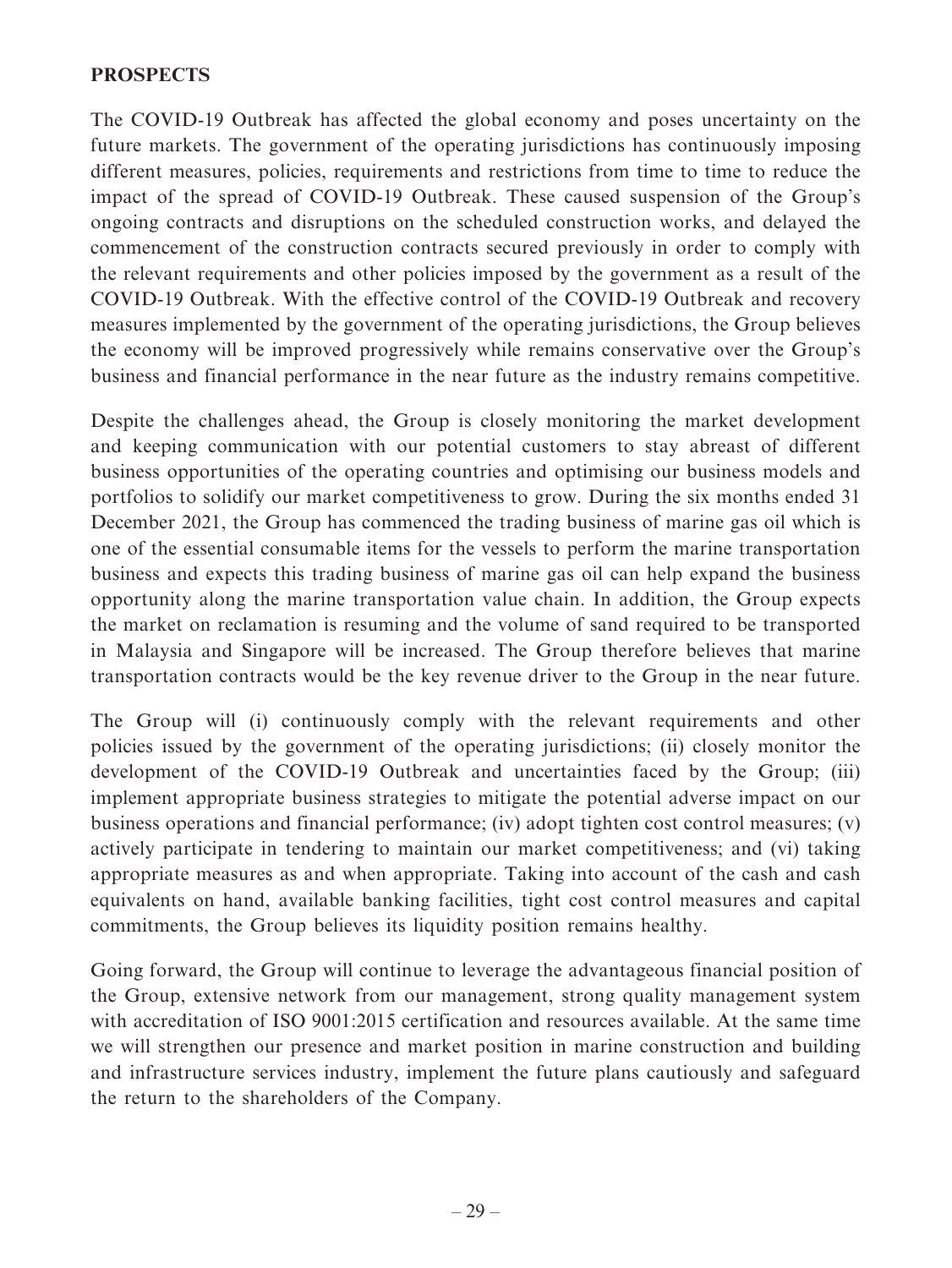### **USE OF PROCEEDS**

The net proceeds of the global offering of the Shares received by the Company were approximately HK\$125.2 million (approximately RM62.6 million) (Note 1), after deduction of underwriting fees and related listing expenses, of which HK\$15.0 million of the total amount of fees and expenses in connection with the global offering of the Shares had been paid from the proceeds of the pre-IPO investments. Set out below is the breakdown of use of net proceeds from the global offering of the Shares from the Listing Date up to 31 December 2021:

| Use of net proceeds as at<br>31 December 2021                                   | Percentage of<br>net proceeds<br>$\frac{\theta}{\theta}$ | Amount<br><b>RM</b> million | <b>Amount</b><br>utilised<br><b>RM</b> million | Actual<br>balance as at<br>31 December<br>2021<br><b>RM</b> million | <b>Expected timeline</b><br>on utilising the<br>remaining proceeds<br>(Note 2) |
|---------------------------------------------------------------------------------|----------------------------------------------------------|-----------------------------|------------------------------------------------|---------------------------------------------------------------------|--------------------------------------------------------------------------------|
| Acquiring one rebuilt sand carrier from one                                     |                                                          |                             |                                                |                                                                     |                                                                                |
| of the existing subcontractors for marine<br>transportation services            | 57.9                                                     | 36.2                        |                                                | 36.2                                                                | By June 2024                                                                   |
| Purchasing new land-based machineries                                           | 7.3                                                      | 4.6                         |                                                | 4.6                                                                 | By June 2024                                                                   |
| Satisfying performance bonds requirement                                        |                                                          |                             |                                                |                                                                     |                                                                                |
| of prospective projects                                                         | 23.4                                                     | 14.7                        | (1.6)                                          | 13.1                                                                | By June 2024                                                                   |
| Upgrading the information technology and                                        |                                                          |                             |                                                |                                                                     |                                                                                |
| project management systems                                                      | 0.6                                                      | 0.4                         | (0.2)                                          | 0.2                                                                 | By June 2023                                                                   |
| Recruiting and expanding management<br>team for the building and infrastructure |                                                          |                             |                                                |                                                                     |                                                                                |
| works                                                                           | 3.4                                                      | 2.1                         | (0.3)                                          | 1.8                                                                 | By June 2024                                                                   |
| Working capital and general corporate                                           |                                                          |                             |                                                |                                                                     |                                                                                |
| purposes                                                                        | 7.4                                                      | 4.6                         | (4.6)                                          |                                                                     | N/A                                                                            |
|                                                                                 | 100.0                                                    | 62.6                        | (6.7)                                          | 55.9                                                                |                                                                                |

Such utilisation of the net proceeds was in accordance with the proposed allocations as set out in the section headed "Future Plans and Use of Proceeds" in the Prospectus.

As at 31 December 2021, approximately RM55.9 million (representing approximately 89.3% of the net proceeds from the global offering) had not yet been utilised. The unutilised portion of the net proceeds were deposited in the Group's banks in Hong Kong and Malaysia and is intended to be utilised in the manner consistent with the proposed allocation as set forth in the Prospectus.

Due to the unstable economic environment, uncertainty of the future markets and the long-lasting COVID-19 Outbreak, there was delay in the commencement of construction contracts and several contracts expected to be awarded are being cancelled by the potential customers. As such, there is a delay on the timing of utilising the remaining net proceeds from the global offering. Considering the uncertainties of the current market and the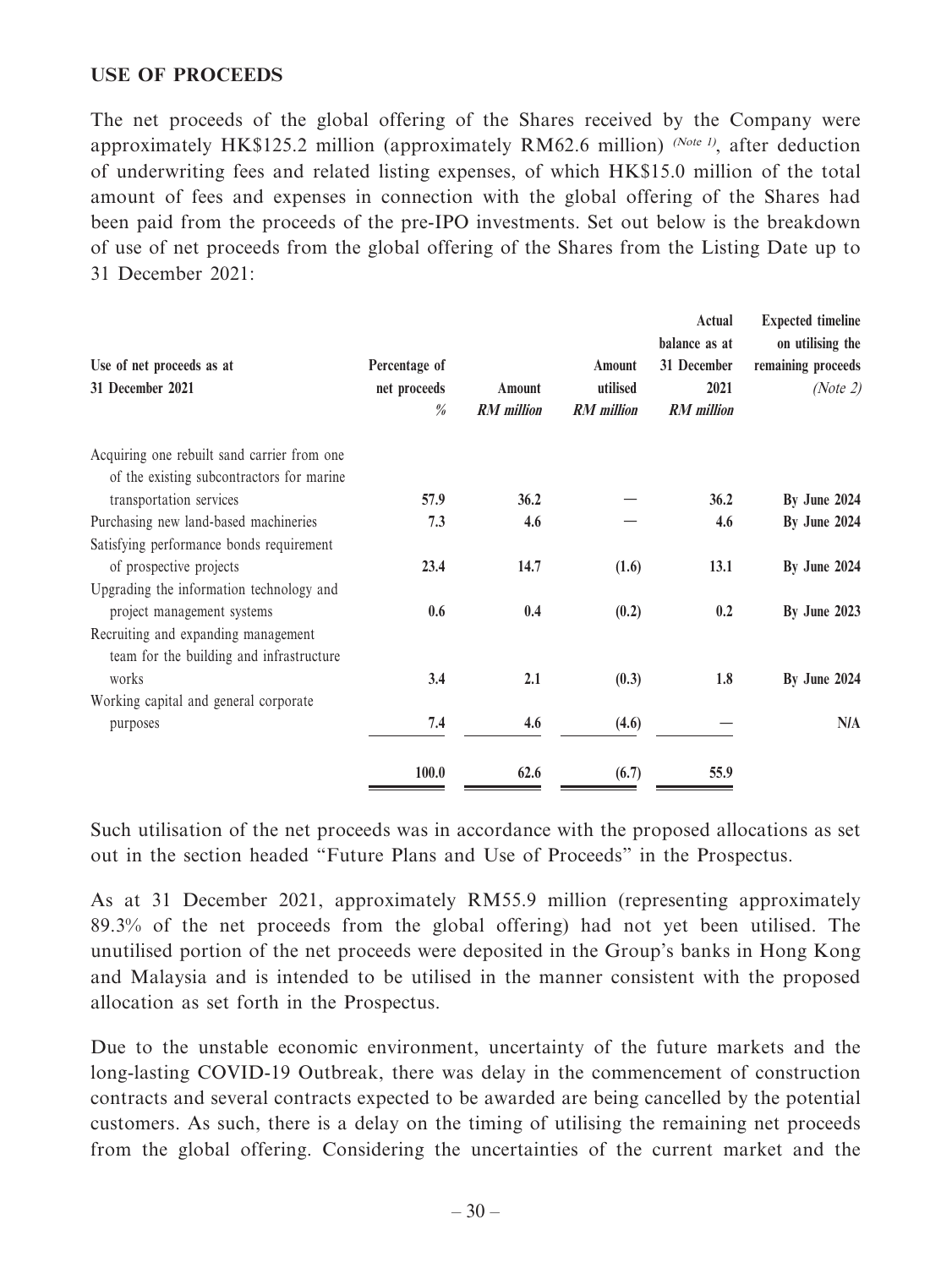majority of remaining proceeds are for capital expenditure purpose for expansion, the Group shall only utilise the remaining proceeds in a conservative manner and in the best interests of the Company and shareholders of the Company as a whole and reduce the unnecessary cost incurred along with the expansion plan.

Notes:

- (1) The net proceeds allocated for each specific use have been adjusted proportionally in the manner as stated in the Prospectus due to the difference between the estimated net proceeds and the actual net proceeds received.
- (2) The expected timeline on utilising the remaining proceeds is the best estimation of the Directors based on: (i) the latest information provided by the customers on the expected commencement date of the construction contracts previously secured; (ii) ongoing contracts on hand; and (iii) the present business and economic environment including the consequential impact of COVID-19 Outbreak, as of the date of this announcement. In view of the above, the Directors expects the remaining proceeds will be utilised alongside the resumption of the economic activities in general by the year ending 30 June 2024 should the market and economic situation require.

# **COMPLIANCE WITH THE CORPORATE GOVERNANCE CODE**

During the six months ended 31 December 2021 and up to the date of this announcement, the Board is of the view that the Company had adopted and complied with all applicable code provisions set out in the Corporate Governance Code in the Appendix 14 to the Listing Rules ("**CG Code**").

# **MODEL CODE FOR SECURITIES TRANSACTIONS BY THE DIRECTORS**

The Company adopted the Model Code for Securities Transactions by the Directors of Listed Issuers (the "**Model Code**") as set out in Appendix 10 to the Listing Rules as its own code of conduct regarding securities transactions of the Company by the Directors. The Company had made specific enquiry with all the Directors and the Directors confirmed that they have complied with the required standard as set out in the Model Code regarding securities transactions by the Directors during the six months ended 31 December 2021 and up to the date of this announcement.

# **PURCHASE, SALE OR REDEMPTION OF LISTED SECURITIES OF THE COMPANY**

Neither the Company nor any of its subsidiaries purchased, sold or redeemed any of the Company's listed securities during the six months ended 31 December 2021.